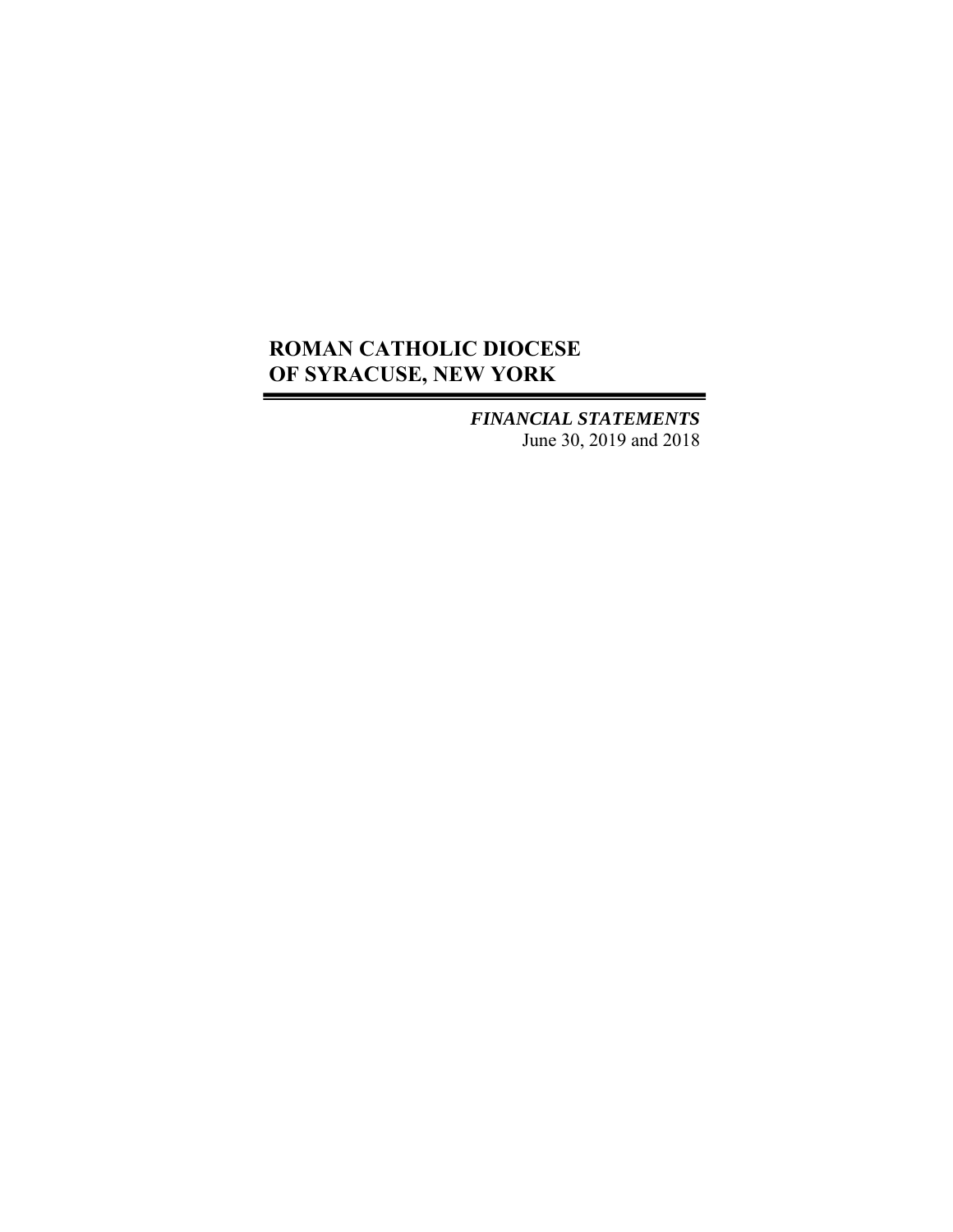# **Table of Contents**

## **ROMAN CATHOLIC DIOCESE OF SYRACUSE, NEW YORK**

| <b>INDEPENDENT AUDITORS' REPORT</b>                         |    |
|-------------------------------------------------------------|----|
|                                                             |    |
|                                                             |    |
| STATEMENTS OF ACTIVITIES                                    |    |
|                                                             | 6  |
|                                                             |    |
|                                                             | 9  |
|                                                             | 30 |
|                                                             |    |
| SCHEDULE OF CATHOLIC SCHOOL FUND STATEMENT OF ACTIVITIES 32 |    |
|                                                             | 34 |
| SCHEDULES OF CENTRAL ADMINISTRATION SUPPORT SERVICES 35     |    |
| <b>SCHEDULE OF INVESTMENT FUND</b>                          | 36 |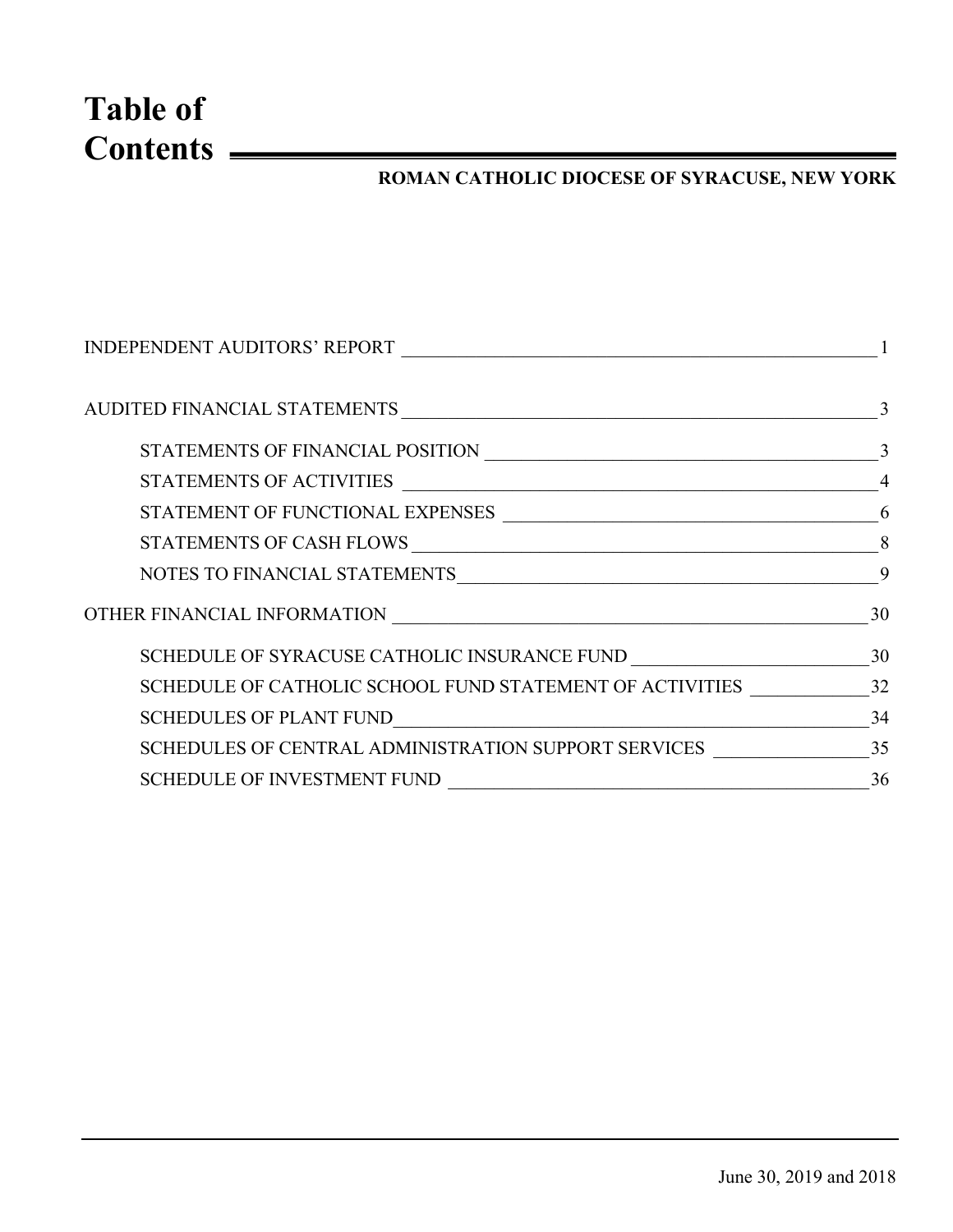

#### **INDEPENDENT AUDITORS' REPORT**

#### **FINANCE COUNCIL ROMAN CATHOLIC DIOCESE OF SYRACUSE, NEW YORK**

#### **Report on the Financial Statements**

We have audited the accompanying financial statements of the **ROMAN CATHOLIC DIOCESE OF SYRACUSE, NEW YORK**, which comprise the statements of financial position as of June 30, 2019 and 2018, and the related statements of activities and cash flows for the years then ended, and the statement of functional expenses for the year ended June 30, 2019, and the related notes to the financial statements.

#### **Management's Responsibility for the Financial Statements**

Management is responsible for the preparation and fair presentation of these financial statements in accordance with accounting principles generally accepted in the United States of America; this includes the design, implementation, and maintenance of internal control relevant to the preparation and fair presentation of financial statements that are free from material misstatements, whether due to fraud or error.

#### **Auditor's Responsibility**

Our responsibility is to express an opinion on these financial statements based on our audits. We conducted our audits in accordance with auditing standards generally accepted in the United States of America. Those standards require that we plan and perform the audit to obtain reasonable assurance about whether the financial statements are free of material misstatement.

An audit involves performing procedures to obtain audit evidence about the amounts and disclosures in the financial statements. The procedures selected depend on the auditor's judgment, including the assessment of the risks of material misstatement of the financial statements, whether due to fraud or error. In making those risk assessments, the auditor considers internal control relevant to the entity's preparation and fair presentation of the financial statements in order to design audit procedures that are appropriate in the circumstances, but not for the purpose of expressing an opinion on the effectiveness of the entity's internal control. Accordingly, we express no such opinion. An audit also includes evaluating the appropriateness of accounting policies used and the reasonableness of significant accounting estimates made by management, as well as evaluating the overall presentation of the financial statements.

We believe that the audit evidence we have obtained is sufficient and appropriate to provide a basis for our audit opinion.

443 North Franklin Street · Syracuse, NY 13204-1441 · (315) 471-9171 · Fax (315) 471-8555 1120 Corporate Drive · Auburn, NY 13021-1634 · (315) 253-6273 · Fax (315) 253-0890 4350 Middle Settlement Road · New Hartford, NY 13413-5328 · (315) 732-2991 · Fax (315) 732-0282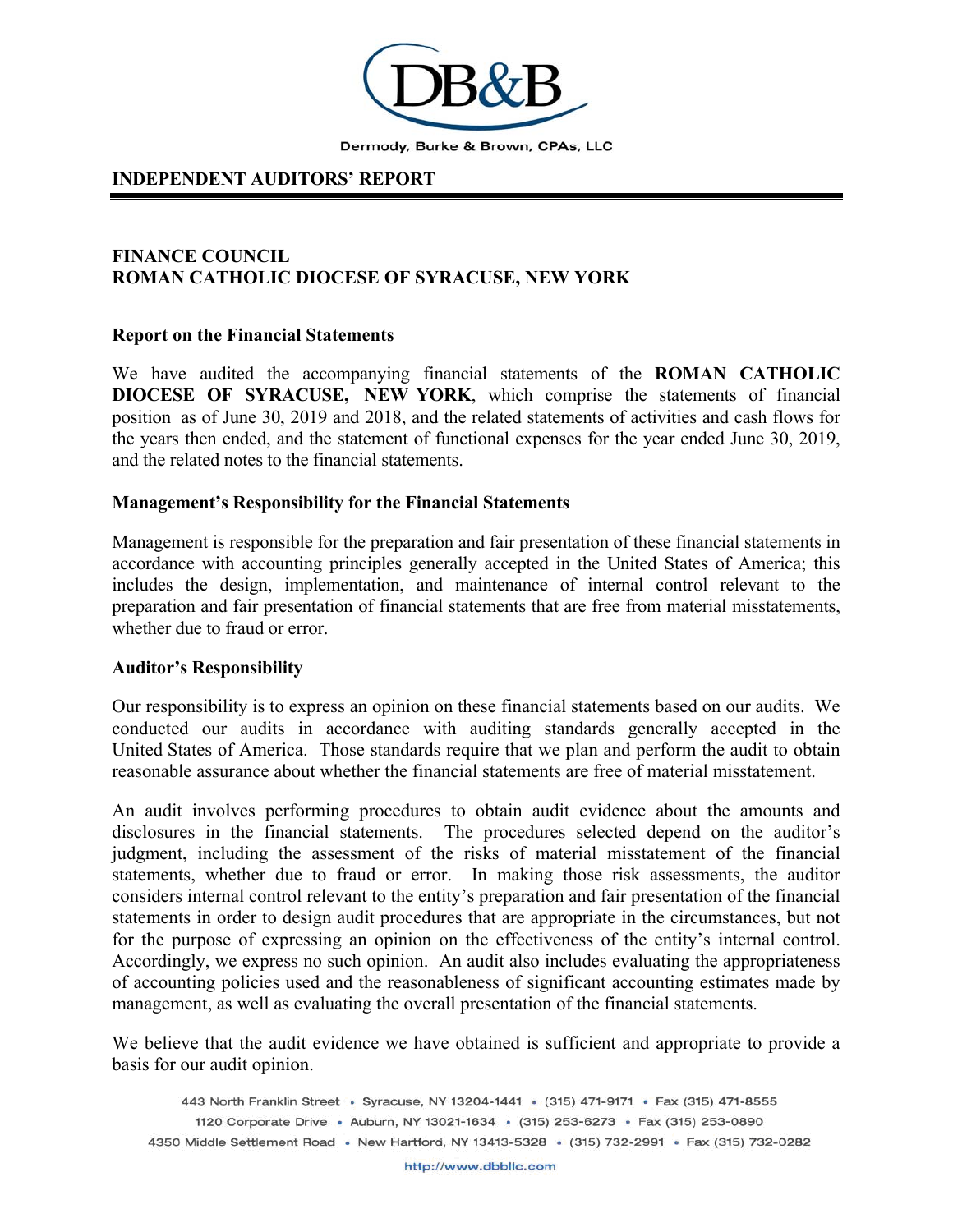#### **Opinion**

In our opinion, the financial statements referred to above present fairly, in all material respects, the financial position of the Roman Catholic Diocese of Syracuse, New York as of June 30, 2019 and 2018, and the results of its operations and its cash flows for the years then ended in accordance with accounting principles generally accepted in the United States of America.

#### **Report on Supplementary Information**

Our audits were conducted for the purpose of forming an opinion on the financial statements as a whole. The accompanying information on pages 30 to 36 is presented for purposes of additional analysis and is not a required part of the financial statements. Such information is the responsibility of management and was derived from and relates directly to the underlying accounting and other records used to prepare the financial statements and certain additional procedures, including comparing and reconciling such information directly to the underlying accounting and other records used to prepare the financial statements or to the financial statements themselves, and other additional procedures in accordance with auditing standards generally accepted in the United States of America. In our opinion, the information is fairly stated in all material respects in relation to the financial st atements taken as a whole.

Dermody, Burke & Brown

 **DERMODY, BURKE & BROWN, CPAs, LLC** 

Syracuse, New York

October 24, 2019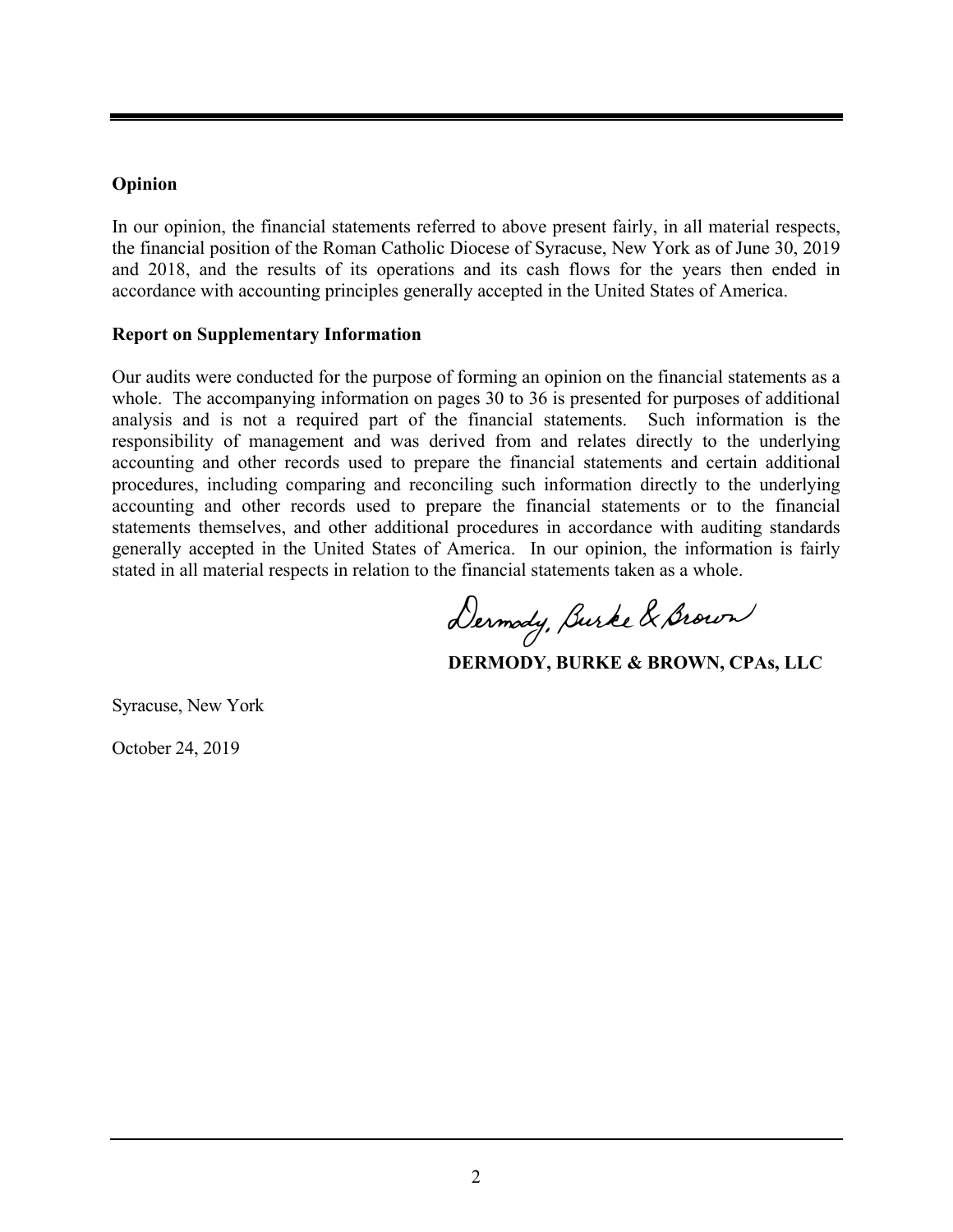## **STATEMENTS OF FINANCIAL POSITION**

June 30, 2019 and 2018

#### **ASSETS**

|                                       | 2019             | 2018           |
|---------------------------------------|------------------|----------------|
| Cash                                  | \$<br>2,041,244  | S<br>2,315,775 |
| Accounts Receivable, Net              | 2,501,423        | 2,346,582      |
| Mortgages and Notes Receivable, Net   | 2,442,687        | 2,412,562      |
| Prepaid Expenses and Other Assets     | 427,898          | 419,690        |
| Investments:                          |                  |                |
| Collateral Held by Others             | 14,342,777       | 14,481,177     |
| Designated for Specific Use           | 2,605,750        | 2,817,890      |
| Investment in Non-Affiliated Entity   | 195,376          | 195,376        |
| Designated for Self-Insurance Program | 11,038,058       | 15,379,347     |
| Total Investments                     | 28,181,961       | 32,873,790     |
| Land, Buildings and Equipment, Net of |                  |                |
| <b>Accumulated Depreciation</b>       | 2,614,501        | 2,736,936      |
| <b>TOTAL ASSETS</b>                   | 38,209,714<br>\$ | 43, 105, 335   |

#### **LIABILITIES AND NET ASSETS**

| <b>LIABILITIES</b>                                      |                 |                |
|---------------------------------------------------------|-----------------|----------------|
| Accounts Payable and Accrued Expenses                   | \$<br>687,255   | 1,276,561<br>S |
| <b>Accrued Insurance Reserves</b>                       | 5,854,733       | 6,646,508      |
| Deferred Income                                         | 414,291         | 344,670        |
| Due to Affiliated Organizations                         | 3,425,682       | 4,033,382      |
| Liability for Custodial Accounts                        | 291,474         | 257,062        |
| Lines-of-Credit                                         | 6,500,000       | $\theta$       |
| Accrued Independent Reconciliation Compensation Program | 60,000          | 10,927,500     |
| Pension Obligation                                      | 18,561,302      | 18,715,949     |
| <b>Total Liabilities</b>                                | 35,794,737      | 42,201,632     |
| <b>NET ASSETS</b>                                       |                 |                |
| <b>Without Donor Restrictions</b>                       | 2,414,977       | 903,703        |
| <b>Total Net Assets</b>                                 | 2,414,977       | 903,703        |
| LIABILITIES AND NET ASSETS                              | 38,209,714<br>S | 43, 105, 335   |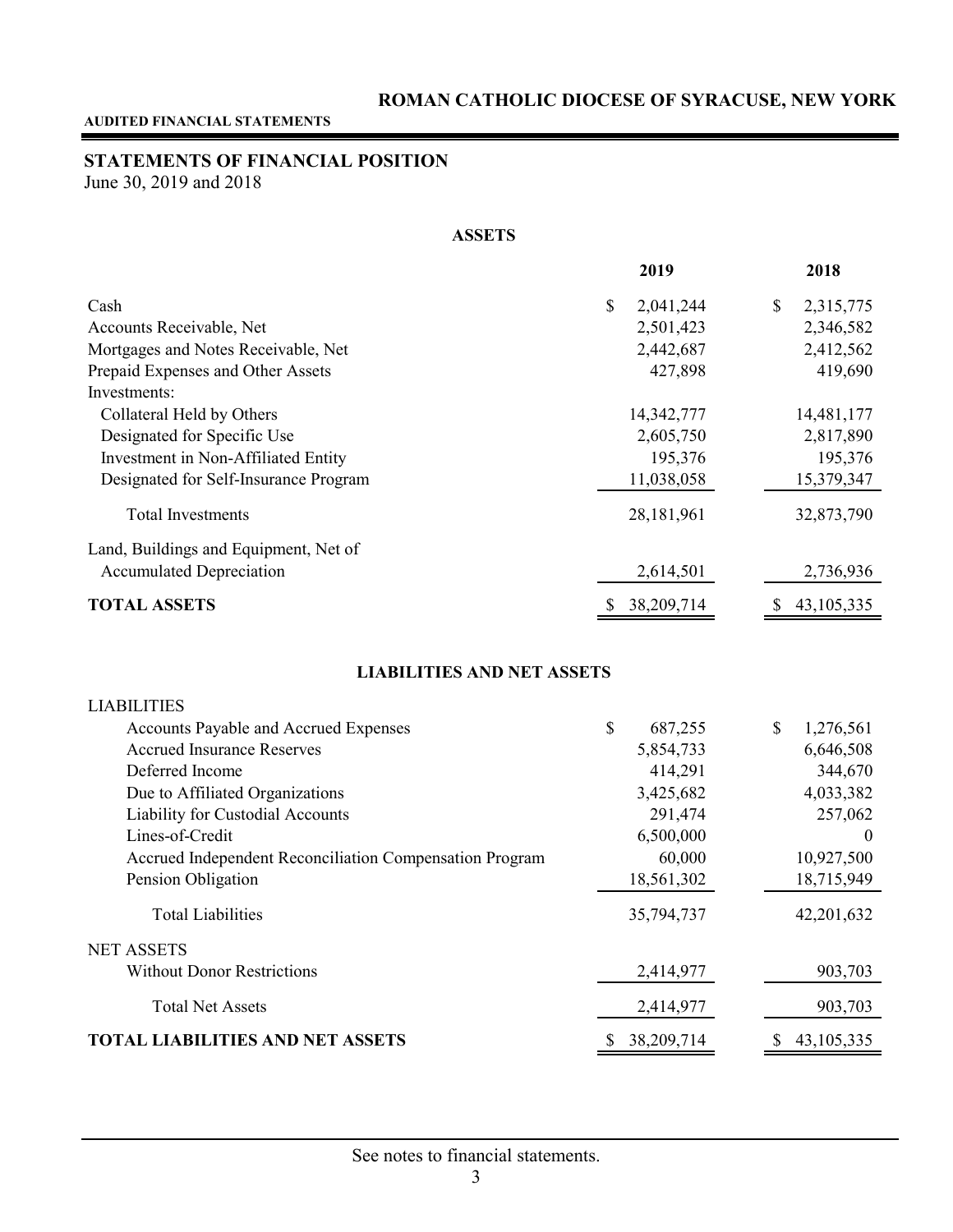## **STATEMENTS OF ACTIVITIES**

Years Ended June 30, 2019 and 2018

|                                                                                  | 2019 |                  |    | 2018       |  |
|----------------------------------------------------------------------------------|------|------------------|----|------------|--|
| REVENUE AND SUPPORT                                                              |      |                  |    |            |  |
| Contributions                                                                    | \$   | 1,030,154        | \$ | 735,933    |  |
| Hope Appeal Grant from Foundation                                                |      | 3,579,753        |    | 3,911,372  |  |
| Fees and Other Services                                                          |      | 127,661          |    | 180,548    |  |
| Total Revenue and Support from Program Services                                  |      | 4,737,568        |    | 4,827,853  |  |
| PROGRAM SERVICES                                                                 |      |                  |    |            |  |
| Faith Formation                                                                  |      | 237,240          |    | 254,778    |  |
| <b>Tuition Assistance</b>                                                        |      | 650,000          |    | 675,000    |  |
| Catholic School Office Support, Net of Revenue of                                |      |                  |    |            |  |
| \$562,442 and \$632,927 in 2019 and 2018, Respectively                           |      | 319,476          |    | 284,827    |  |
| Community Service                                                                |      | 875,420          |    | 908,017    |  |
| Pastoral                                                                         |      | 525,705          |    | 304,949    |  |
| Evangelization                                                                   |      | 161,030          |    | 217,201    |  |
| <b>Hospital Ministry</b>                                                         |      | 193,996          |    | 226,237    |  |
| Family and Respect for Life                                                      |      | 375,888          |    | 357,290    |  |
| Youth and Young Adult                                                            |      | 678,111          |    | 811,341    |  |
| <b>Retreat House</b>                                                             |      | 50,000           |    | 71,000     |  |
| Communications                                                                   |      | 329,919          |    | 361,833    |  |
| Vicar for Parishes                                                               |      | 111,002          |    | 111,743    |  |
| Marriage Tribunal                                                                |      | 139,533          |    | 65,093     |  |
| Other                                                                            |      | 90,248           |    | 178,562    |  |
| <b>Total Program Service Expenses</b>                                            |      | 4,737,568        |    | 4,827,871  |  |
| Change in Net Assets Without Donor Restrictions                                  |      |                  |    |            |  |
| from Program Services                                                            |      | $\boldsymbol{0}$ |    | (18)       |  |
| <b>OPERATIONS</b>                                                                |      |                  |    |            |  |
| Syracuse Catholic Insurance Fund, Net                                            |      | 3,637,725        |    | 2,997,209  |  |
| Catholic School Fund, Net                                                        |      | 231,083          |    | 419,271    |  |
| Plant Fund, Net                                                                  |      | (592, 044)       |    | (593, 271) |  |
| Central Administration Support Services, Net                                     |      | (509, 661)       |    | (513, 836) |  |
| <b>Total Operations</b>                                                          |      | 2,767,103        |    | 2,309,373  |  |
| CHANGE IN NET ASSETS WITHOUT DONOR RESTRICTIONS<br>BEFORE NON-OPERATING ACTIVITY | P    | 2,767,103        | \$ | 2,309,355  |  |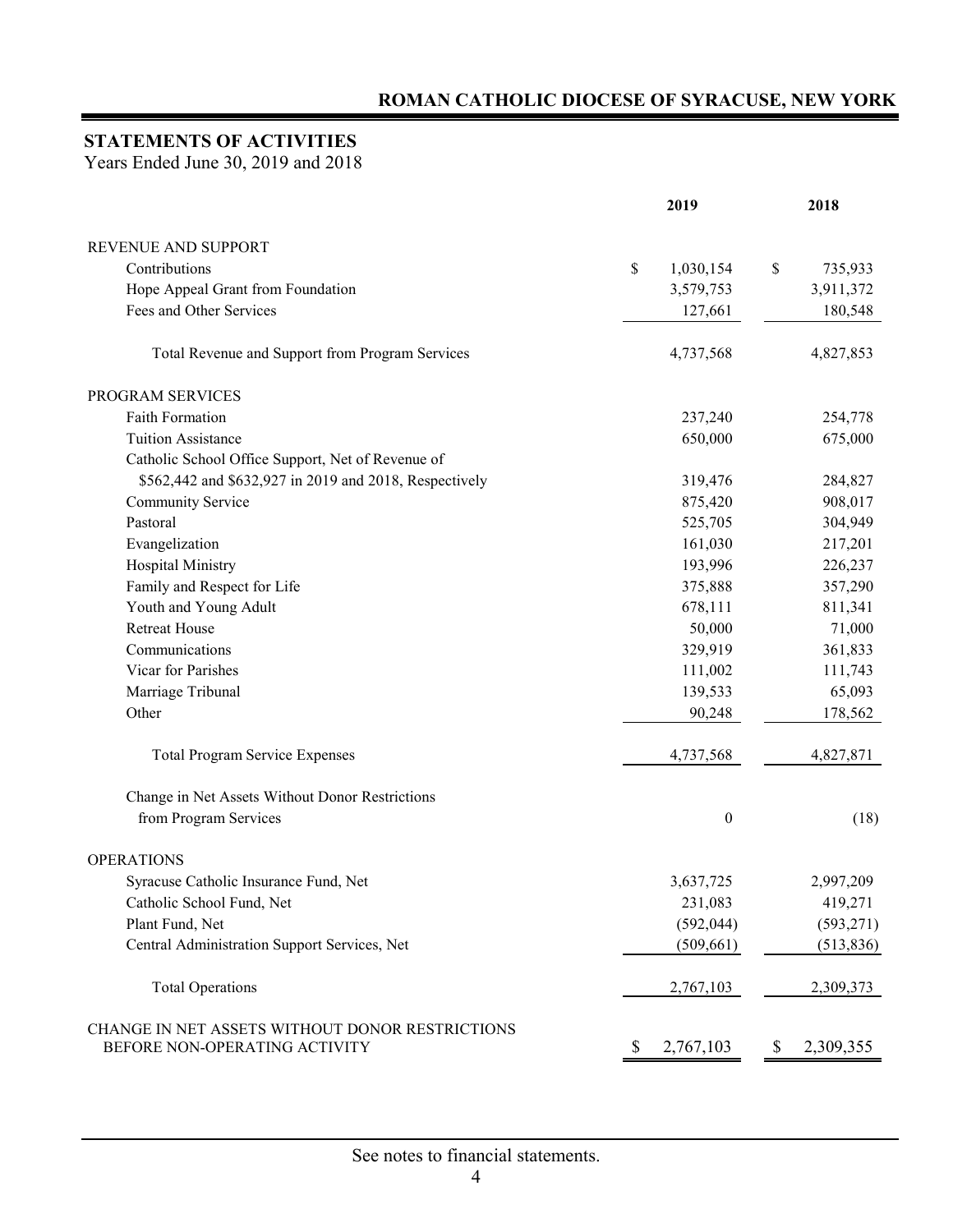## **STATEMENTS OF ACTIVITIES**

Years Ended June 30, 2019 and 2018

|                                                                      |              | 2019             |    | 2018           |
|----------------------------------------------------------------------|--------------|------------------|----|----------------|
| CHANGE IN NET ASSETS WITHOUT DONOR RESTRICTIONS                      |              |                  |    |                |
| BEFORE NON-OPERATING ACTIVITY                                        | \$           | 2,767,103        | \$ | 2,309,355      |
| NON-OPERATING ACTIVITY                                               |              |                  |    |                |
| Investment Fund, Net                                                 |              | 1,237,434        |    | 2,637,658      |
| Lay Pension Plan Contributions                                       |              | (750,000)        |    | (4,100,000)    |
| Capital Contributions                                                |              | (67, 648)        |    | (210, 296)     |
| Depreciation                                                         |              | (235, 774)       |    | (727, 973)     |
| <b>Bad Debt Recoveries</b>                                           |              | 39,330           |    | 96,848         |
| <b>Total Non-Operating Activity</b>                                  |              | 223,342          |    | (2,303,763)    |
| Change in Net Assets Without Donor Restrictions before               |              |                  |    |                |
| Pension Obligation Adjustment and Independent                        |              |                  |    |                |
| Reconciliation Compensation Program                                  |              | 2,990,445        |    | 5,592          |
| Pension Obligation Adjustment                                        |              | 154,647          |    | 4,463,657      |
| Independent Reconciliation Compensation Program                      |              | (722, 929)       |    | (11,606,133)   |
| Change in Net Assets Without Donor Restrictions                      |              | 2,422,163        |    | (7, 136, 884)  |
| Net Assets, Beginning of Year                                        |              | 903,703          |    | 12,051,566     |
| Transfer from Clerical Fund                                          |              | 150,358          |    | $\theta$       |
| Transfer of Land, Building and Equipment - Diocesan High Schools     |              | 0                |    | (4,028,517)    |
| Transfer of Net Assets - Diocesan Elementary Schools                 |              | (1,061,247)      |    | $\overline{0}$ |
| Transfer of Net Assets - Diocesan Foundation to Catholic School Fund |              | $\boldsymbol{0}$ |    | 17,538         |
| Net Assets, End of Year                                              | <sup>2</sup> | 2,414,977        | S  | 903,703        |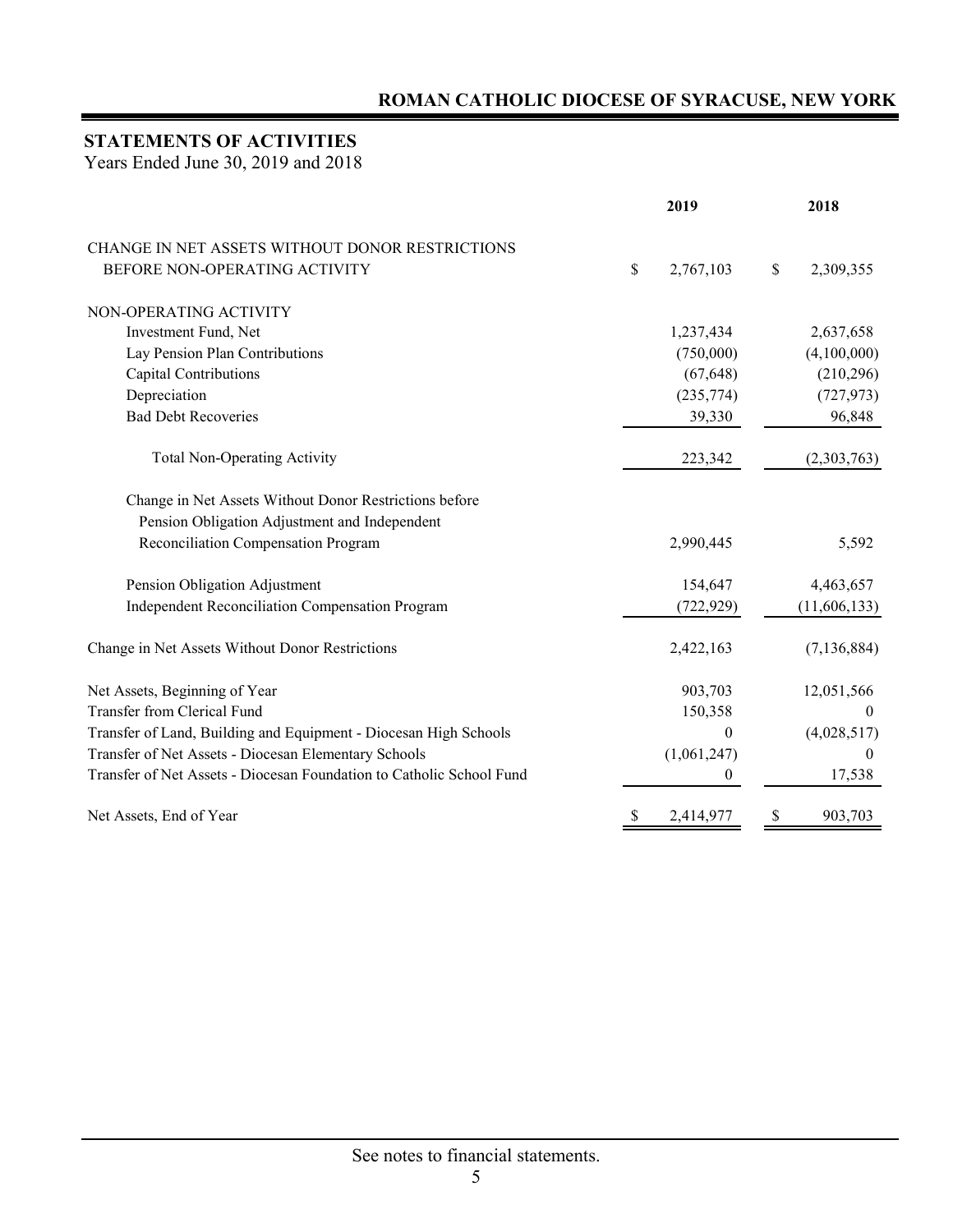## **STATEMENT OF FUNCTIONAL EXPENSES**

Year Ended June 30, 2019 with Comparative Totals for Year Ended June 30, 2018

|                                | <b>Salaries</b><br><b>Payroll Taxes</b><br>and Wages<br>and Benefits |                  | Occupancy<br><b>Costs</b> |    | Office<br><b>Expenses</b> |    |              |
|--------------------------------|----------------------------------------------------------------------|------------------|---------------------------|----|---------------------------|----|--------------|
| Program Services:              |                                                                      |                  |                           |    |                           |    |              |
| <b>Faith Formation</b>         | \$                                                                   | 179,994          | \$<br>34,061              | \$ | 508                       | \$ | 9,013        |
| <b>Tuition Assistance</b>      |                                                                      | $\Omega$         | $\theta$                  |    | $\theta$                  |    | $\theta$     |
| Catholic School Office Support |                                                                      | 543,987          | 62,304                    |    | 6,924                     |    | 6,093        |
| Community Service              |                                                                      | 211,026          | 63,917                    |    | 14,537                    |    | 5,225        |
| Pastoral                       |                                                                      | 220,847          | 81,291                    |    | $\boldsymbol{0}$          |    | 15,239       |
| Evangelization                 |                                                                      | 86,050           | 26,770                    |    | $\boldsymbol{0}$          |    | 7,479        |
| <b>Hospital Ministry</b>       |                                                                      | 152,787          | 41,209                    |    | $\boldsymbol{0}$          |    | $\mathbf{0}$ |
| Family and Respect for Life    |                                                                      | 187,059          | 41,396                    |    | $\boldsymbol{0}$          |    | 2,534        |
| Youth and Young Adult          |                                                                      | 331,229          | 73,992                    |    | 50,613                    |    | 18,720       |
| <b>Retreat House</b>           |                                                                      | $\mathbf{0}$     | $\mathbf{0}$              |    | $\boldsymbol{0}$          |    | $\mathbf{0}$ |
| Communications                 |                                                                      | 101,459          | 37,197                    |    | 2,139                     |    | 3,891        |
| Vicar for Parishes             |                                                                      | 68,726           | 29,621                    |    | $\boldsymbol{0}$          |    | 3,640        |
| Marriage Tribunal              |                                                                      | 114,474          | 22,323                    |    | $\boldsymbol{0}$          |    | 2,450        |
| Other                          |                                                                      | $\boldsymbol{0}$ | $\boldsymbol{0}$          |    | $\boldsymbol{0}$          |    | 321          |
| <b>Total Program Services</b>  |                                                                      | 2,197,638        | 514,081                   |    | 74,721                    |    | 74,605       |
| Management and General:        |                                                                      |                  |                           |    |                           |    |              |
| Plant Fund                     |                                                                      | 321,743          | 62,878                    |    | 350,141                   |    | 14,694       |
| Central Administration         |                                                                      |                  |                           |    |                           |    |              |
| <b>Supportive Services</b>     |                                                                      | 1,317,340        | 330,300                   |    | 42,256                    |    | 284,407      |
| Total Management and General   |                                                                      | 1,639,083        | 393,178                   |    | 392,397                   |    | 299,101      |
| TOTAL FUNCTIONAL EXPENSES      | \$                                                                   | 3,836,721        | \$<br>907,259             | \$ | 467,118                   | \$ | 373,706      |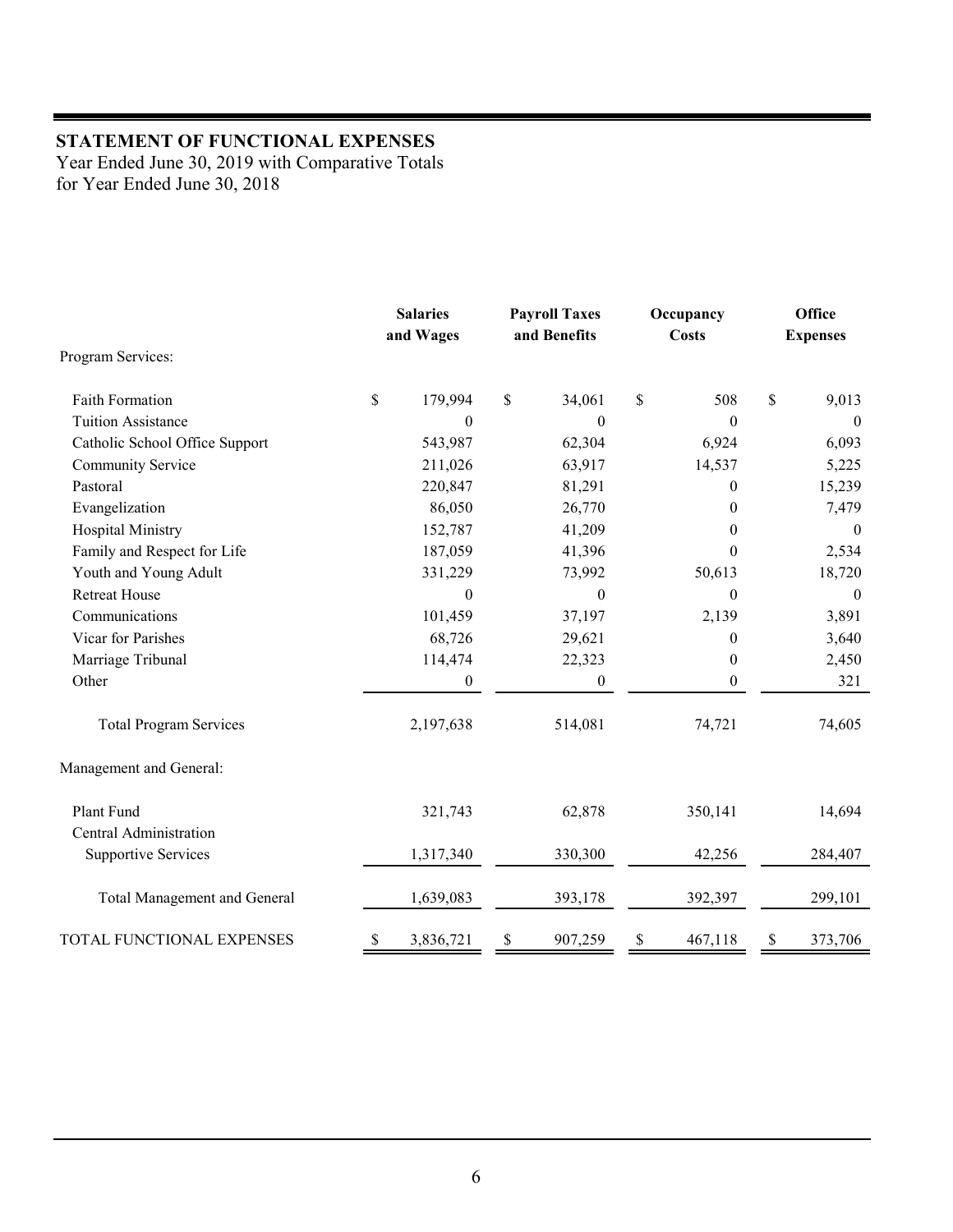|              | Program          |    |                    |    | Administrative   | Depreciation |                  |             |           | <b>Total</b> |            |
|--------------|------------------|----|--------------------|----|------------------|--------------|------------------|-------------|-----------|--------------|------------|
|              | <b>Expenses</b>  |    | <b>Advertising</b> |    | <b>Expenses</b>  |              | <b>Expense</b>   |             | 2019      |              | 2018       |
| $\mathbb{S}$ | 4,523            | \$ | $\boldsymbol{0}$   | \$ | 9,141            | \$           | $\boldsymbol{0}$ | \$          | 237,240   | $\mathbb S$  | 254,778    |
|              | 650,000          |    | $\boldsymbol{0}$   |    | $\boldsymbol{0}$ |              | $\boldsymbol{0}$ |             | 650,000   |              | 675,000    |
|              | 179,835          |    | 38,636             |    | 44,139           |              | $\boldsymbol{0}$ |             | 881,918   |              | 917,754    |
|              | 574,872          |    | $\boldsymbol{0}$   |    | 5,843            |              | $\boldsymbol{0}$ |             | 875,420   |              | 908,017    |
|              | 169,938          |    | $\boldsymbol{0}$   |    | 38,390           |              | $\boldsymbol{0}$ |             | 525,705   |              | 304,949    |
|              | 28,144           |    | 1,259              |    | 11,328           |              | $\boldsymbol{0}$ |             | 161,030   |              | 217,201    |
|              | $\boldsymbol{0}$ |    | $\boldsymbol{0}$   |    | $\boldsymbol{0}$ |              | $\boldsymbol{0}$ |             | 193,996   |              | 226,237    |
|              | 142,654          |    | $\boldsymbol{0}$   |    | 2,245            |              | $\boldsymbol{0}$ |             | 375,888   |              | 357,290    |
|              | 192,603          |    | $\boldsymbol{0}$   |    | 10,954           |              | $\boldsymbol{0}$ |             | 678,111   |              | 811,341    |
|              | 50,000           |    | $\boldsymbol{0}$   |    | $\boldsymbol{0}$ |              | $\boldsymbol{0}$ |             | 50,000    |              | 71,000     |
|              | 117,817          |    | 63,984             |    | 3,432            |              | $\boldsymbol{0}$ |             | 329,919   |              | 361,833    |
|              | 5,158            |    | $\boldsymbol{0}$   |    | 3,857            |              | $\boldsymbol{0}$ |             | 111,002   |              | 111,743    |
|              | 204              |    | $\boldsymbol{0}$   |    | 82               |              | $\boldsymbol{0}$ |             | 139,533   |              | 65,093     |
|              | 74,790           |    | $\mathbf{0}$       |    | 15,137           |              | $\boldsymbol{0}$ |             | 90,248    |              | 178,562    |
|              | 2,190,538        |    | 103,879            |    | 144,548          |              | $\boldsymbol{0}$ |             | 5,300,010 |              | 5,460,798  |
|              | 1,005            |    | $\boldsymbol{0}$   |    | 125,525          |              | 235,774          |             | 1,111,760 |              | 1,842,022  |
|              | 195,304          |    | $\boldsymbol{0}$   |    | 344,318          |              | $\overline{0}$   |             | 2,513,925 |              | 2,738,316  |
|              | 196,309          |    | $\boldsymbol{0}$   |    | 469,843          |              | 235,774          |             | 3,625,685 |              | 4,580,338  |
| $\mathbb{S}$ | 2,386,847        | \$ | 103,879            | \$ | 614,391          | \$           | 235,774          | $\mathbb S$ | 8,925,695 | \$           | 10,041,136 |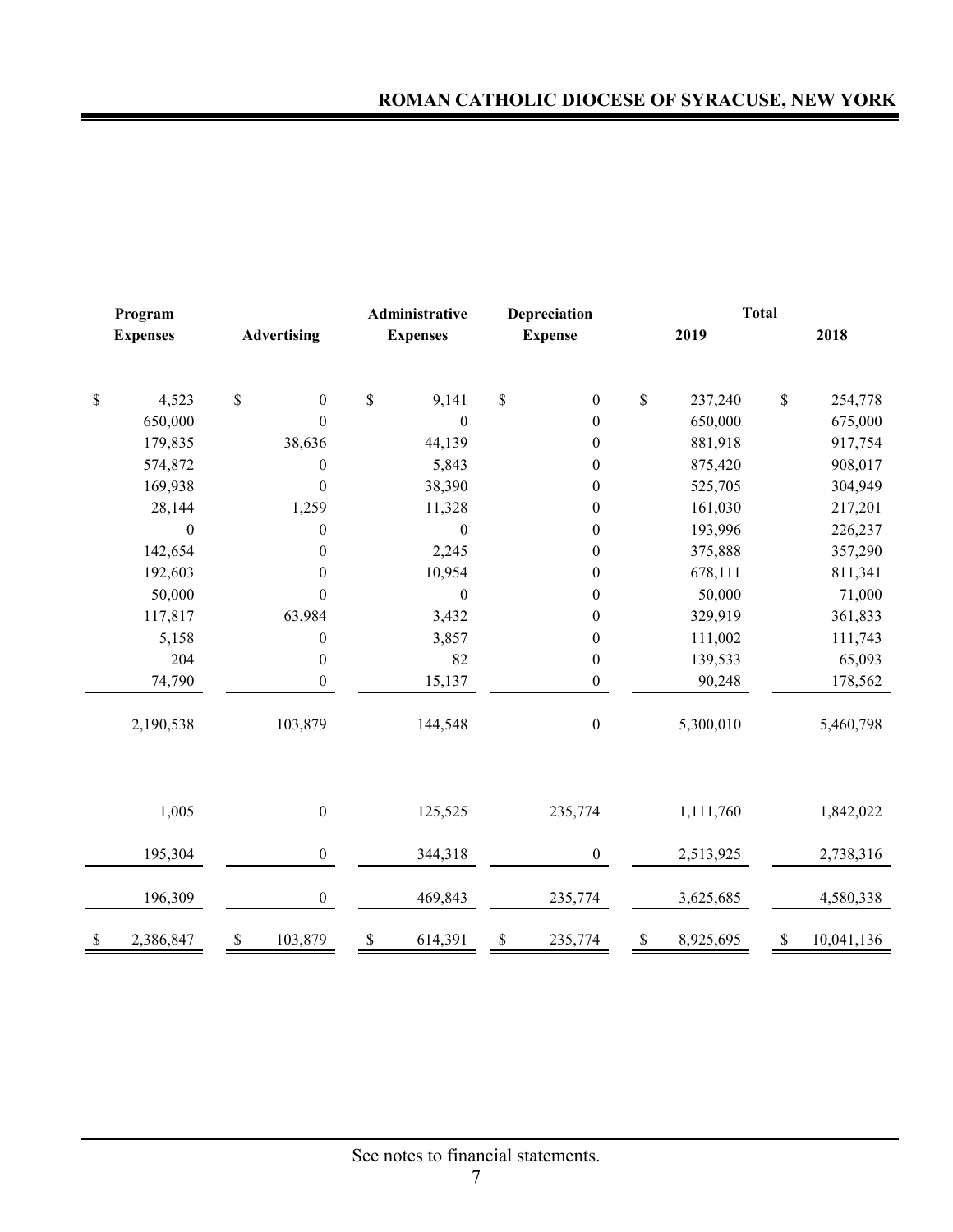## **STATEMENTS OF CASH FLOWS**

Years Ended June 30, 2019 and 2018

|                                                          |    | 2019           |    | 2018             |
|----------------------------------------------------------|----|----------------|----|------------------|
| CASH FLOWS FROM OPERATING ACTIVITIES                     |    |                |    |                  |
| Change in Net Assets                                     | \$ | 2,422,163      | \$ | (7, 136, 884)    |
| Adjustments to Reconcile Change in Net Assets            |    |                |    |                  |
| to Net Cash Used In Operating Activities:                |    |                |    |                  |
| Depreciation Expense                                     |    | 235,774        |    | 727,973          |
| Realized Gain on Investments                             |    | (538, 271)     |    | (2,578,884)      |
| Unrealized (Gain) Loss on Investments                    |    | (254, 873)     |    | 432,563          |
| <b>Bad Debt Recoveries</b>                               |    | (100, 116)     |    | (257, 373)       |
| Pension Obligation Adjustment                            |    | (154, 647)     |    | (4,463,657)      |
| Pension Plan Contribution Paid Directly from Investments |    | $\mathbf{0}$   |    | 4,100,000        |
| Transfer to Elementary Schools                           |    | (558, 386)     |    | $\boldsymbol{0}$ |
| (Increase) Decrease in Operating Assets:                 |    |                |    |                  |
| Accounts Receivable                                      |    | (109,710)      |    | (446, 426)       |
| Prepaid Expenses and Other Assets                        |    | (8,223)        |    | 81,832           |
| Increase (Decrease) in Operating Liabilities:            |    |                |    |                  |
| Accounts Payable and Accrued Expenses                    |    | (508, 664)     |    | 301,546          |
| <b>Accrued Insurance Reserves</b>                        |    | (791, 775)     |    | 143,885          |
| Deferred Income                                          |    | 69,621         |    | 19,625           |
| Due to Affiliated Organizations                          |    | (607,700)      |    | (3, 138, 453)    |
| Liability for Custodial Accounts                         |    | 34,412         |    | (37, 359)        |
| Accrued Independent Reconciliation Compensation Program  |    | (10, 867, 500) |    | 10,927,500       |
| Net Cash Used In Operating Activities                    |    | (11, 737, 895) |    | (1,324,112)      |
| CASH FLOWS FROM INVESTING ACTIVITIES                     |    |                |    |                  |
| Building and Equipment Additions                         |    | (151, 645)     |    | (41,072)         |
| Proceeds from Disposal of Land                           |    | $\theta$       |    | 93,211           |
| Withdrawal from Investments to Fund IRCP Expenses        |    | 6,425,111      |    | $\mathbf{0}$     |
| Investment Activity - Net                                |    | (1,356,639)    |    | 400,463          |
| Mortgages and Notes Receivable - Net Change              |    | 46,537         |    | (330,981)        |
| Net Cash Provided By Investing Activities                |    | 4,963,364      |    | 121,621          |
| CASH FLOWS FROM FINANCING ACTIVITIES                     |    |                |    |                  |
| Proceeds from Line of Credit                             |    | 6,500,000      |    | $\boldsymbol{0}$ |
| Net Cash Provided By Financing Activities                |    | 6,500,000      |    | $\boldsymbol{0}$ |
| Net Change in Cash                                       |    | (274, 531)     |    | (1,202,491)      |
| Cash, Beginning of Year                                  |    | 2,315,775      |    | 3,518,266        |
| Cash, End of Year                                        | Y  | 2,041,244      | P  | 2,315,775        |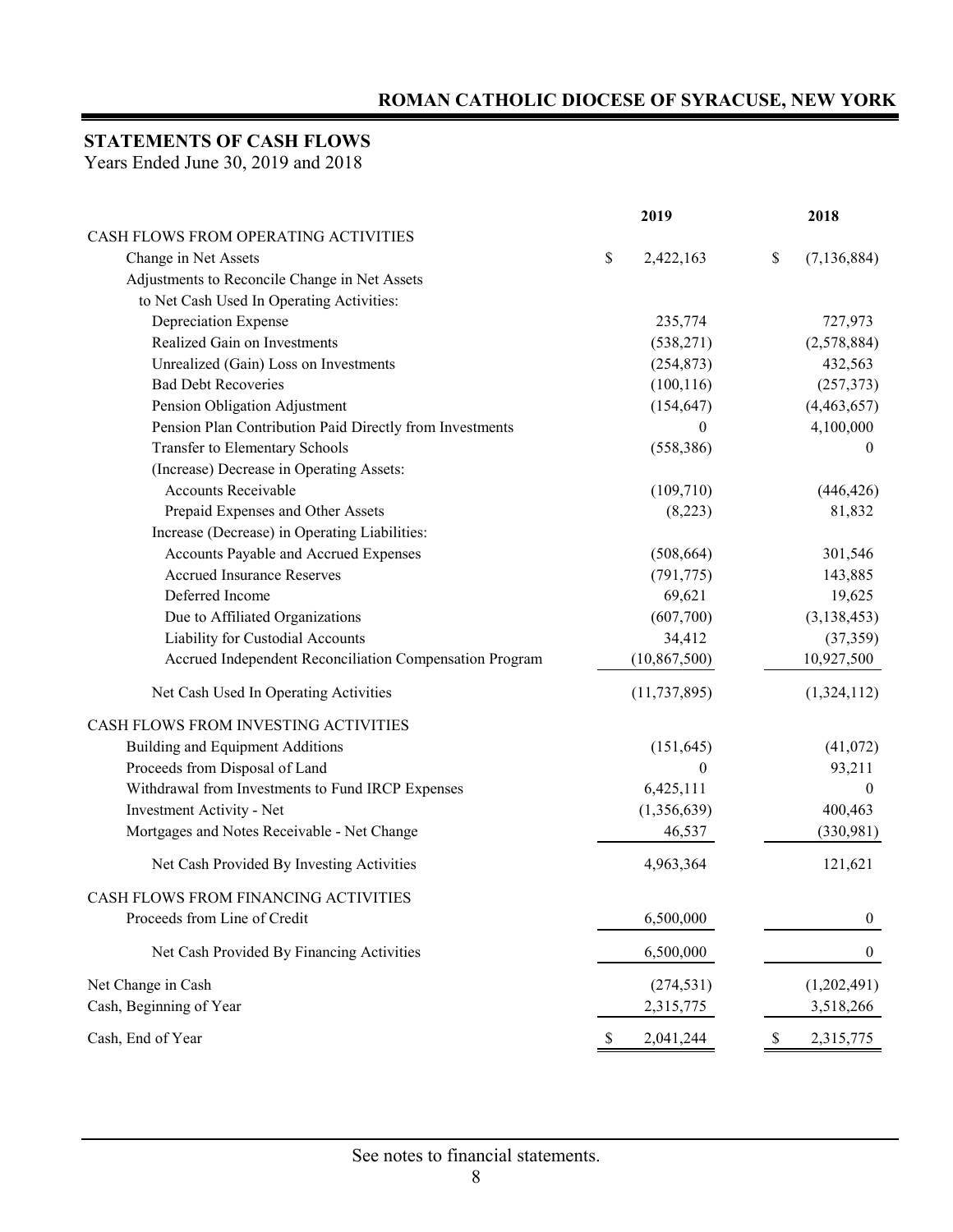#### **NOTES TO FINANCIAL STATEMENTS**  June 30, 2019 and 2018

#### **NOTE 1 – NATURE OF OPERATIONS**

The Roman Catholic Diocese of Syracuse, New York (the "Diocese") was originally incorporated under New York Law in 1886 to serve the Catholic Community in Central and South Central New York. The Diocese was reincorporated in 1968 under a Legislative Act of the New York State Senate and Assembly. The Diocese serves approximately 227,000 Catholics residing in the following seven New York State counties: Broome, Chenango, Cortland, Madison, Oneida, Onondaga and Oswego. The primary activity of the Diocese is to provide support to the other independent legal entities of the Diocese in achieving the mission of Evangelization.

#### **NOTE 2 – SIGNIFICANT ACCOUNTING POLICIES**

#### **Basis of Accounting**

The financial statements are prepared on the accrual basis of accounting.

#### **Financial Statement Presentation**

The financial statements of the Diocese have been prepared in accordance with U.S. generally accepted accounting principles, which require the Diocese to report information regarding its financial position and activities according to the following net asset classifications:

**Net assets without donor restrictions:** Net assets that are not subject to donor-imposed restrictions and may be expended for any purpose in performing the primary objectives of the Diocese. These net assets may be used at the discretion of the Diocese's management and the finance council.

**Net assets with donor restrictions**: Net assets subject to stipulations imposed by donors and grantors. Some donor restrictions are temporary in nature; those restrictions will be met by actions of the Diocese or by the passage of time. Other donor restrictions are perpetual in nature, whereby the donor has stipulated the funds be maintained in perpetuity. The Diocese has no net assets with donor restrictions at June 30, 2019 and 2018.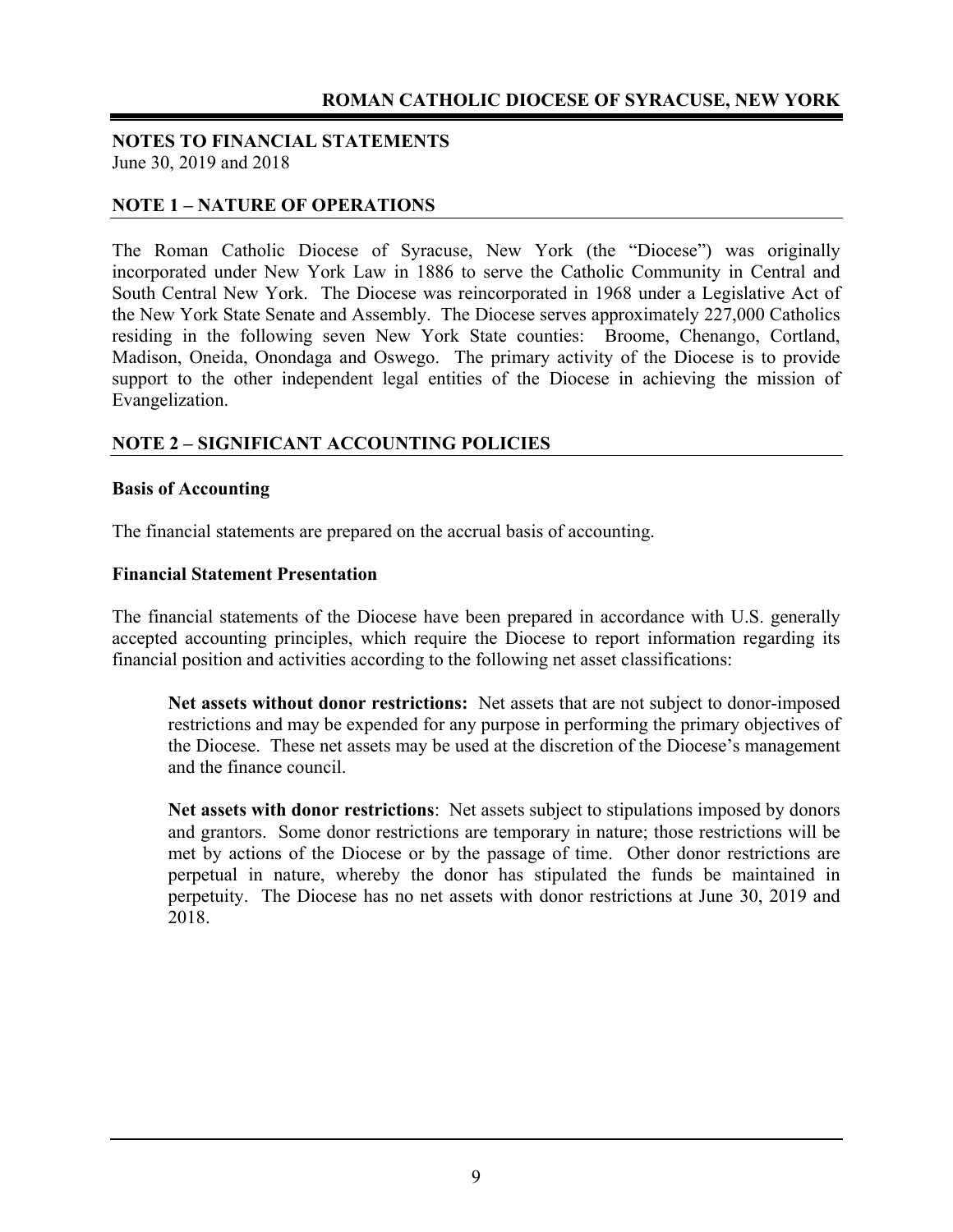#### **NOTES TO FINANCIAL STATEMENTS**  June 30, 2019 and 2018

#### **NOTE 2 – SIGNIFICANT ACCOUNTING POLICIES** – Continued

#### **Cash and Cash Equivalents**

For purposes of the statements of cash flows, the Diocese uses the indirect method of reporting net cash flows from operating activities and considers all short-term investments with an original maturity of three months or less to be cash equivalents. There were no cash equivalents included in cash at June 30, 2019 and 2018.

The Diocese places its operating cash holdings with several financial institutions and thus all cash held in excess of the FDIC insurable limit is subject to the solvency of those particular financial institutions. From time to time throughout the year bank balances exceeded insurance limits and management considered those circumstances to be a normal business risk.

#### **Investments**

The Diocese reports investments at fair value. Fair value is determined principally on the basis of quoted market prices. Investment income or loss (including realized and unrealized gains and losses on investments, interest and dividends) is included in the net change in net assets.

Investments are exposed to various risks, such as interest rate, market and credit risks. Due to the level of risk associated with certain investment securities and obligations and the level of uncertainty related to changes in the value of these investments, it is at least reasonably possible that changes in risk in the near term would materially affect the amounts reported in the statements of financial position and the statements of activities.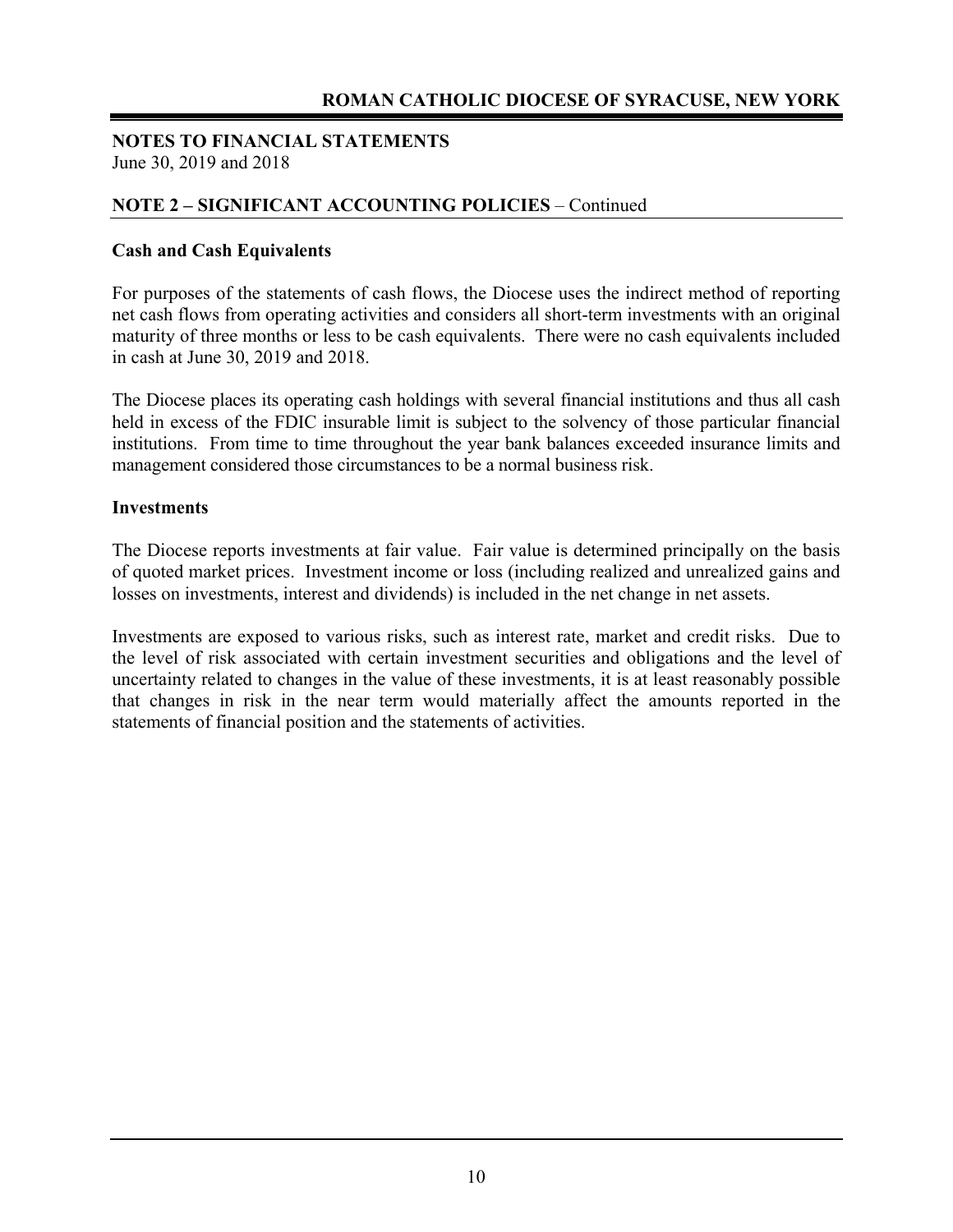#### **NOTE 2 – SIGNIFICANT ACCOUNTING POLICIES** – Continued

#### **Investments** – Continued

Investment designations are as follows:

 Collateral Held by Others – This consists of the maximum amount of investments required to meet bank requirements for debt agreements. The table below outlines the maximum collateral required and collateral pledged. See also Notes 9 and 10.

| <b>Description</b>                                    | Debt<br>Available                         | <b>Maximum</b><br><b>Collateral</b><br><b>Required</b> | Outstanding<br>Debt at<br>June 30                          | Collateral<br><b>Required at</b><br>June 30        |  |  |
|-------------------------------------------------------|-------------------------------------------|--------------------------------------------------------|------------------------------------------------------------|----------------------------------------------------|--|--|
| Letters-of-Credit<br>Line-of-Credit<br>Line-of-Credit | 6,401,600<br>\$<br>5,000,000<br>2,500,000 | 6,401,600<br>\$<br>5,000,000<br>2,941,177              | \$<br>$\Omega$<br>4,000,000<br>2,500,000                   | \$<br>6,401,600<br>4,000,000<br>2,941,177          |  |  |
| Total                                                 | \$13,901,600                              | 14,342,777                                             | 6,500,000<br>-S                                            | \$13,342,777                                       |  |  |
|                                                       |                                           | 2018                                                   |                                                            |                                                    |  |  |
| <b>Description</b>                                    | Debt<br>Available                         | <b>Maximum</b><br><b>Collateral</b><br><b>Required</b> | Outstanding<br>Debt at<br>June 30                          | <b>Collateral</b><br><b>Required at</b><br>June 30 |  |  |
| Letters-of-Credit<br>Line-of-Credit<br>Line-of-Credit | 6,540,000<br>\$<br>5,000,000<br>2,500,000 | 6,540,000<br>\$<br>5,000,000<br>2,941,177              | \$<br>$\boldsymbol{0}$<br>$\boldsymbol{0}$<br>$\mathbf{0}$ | 6,540,000<br>\$<br>$\theta$<br>$\mathbf{0}$        |  |  |
| Total                                                 | 14,040,000                                | 14,481,177                                             | 0                                                          | 6,540,000                                          |  |  |

#### **2019**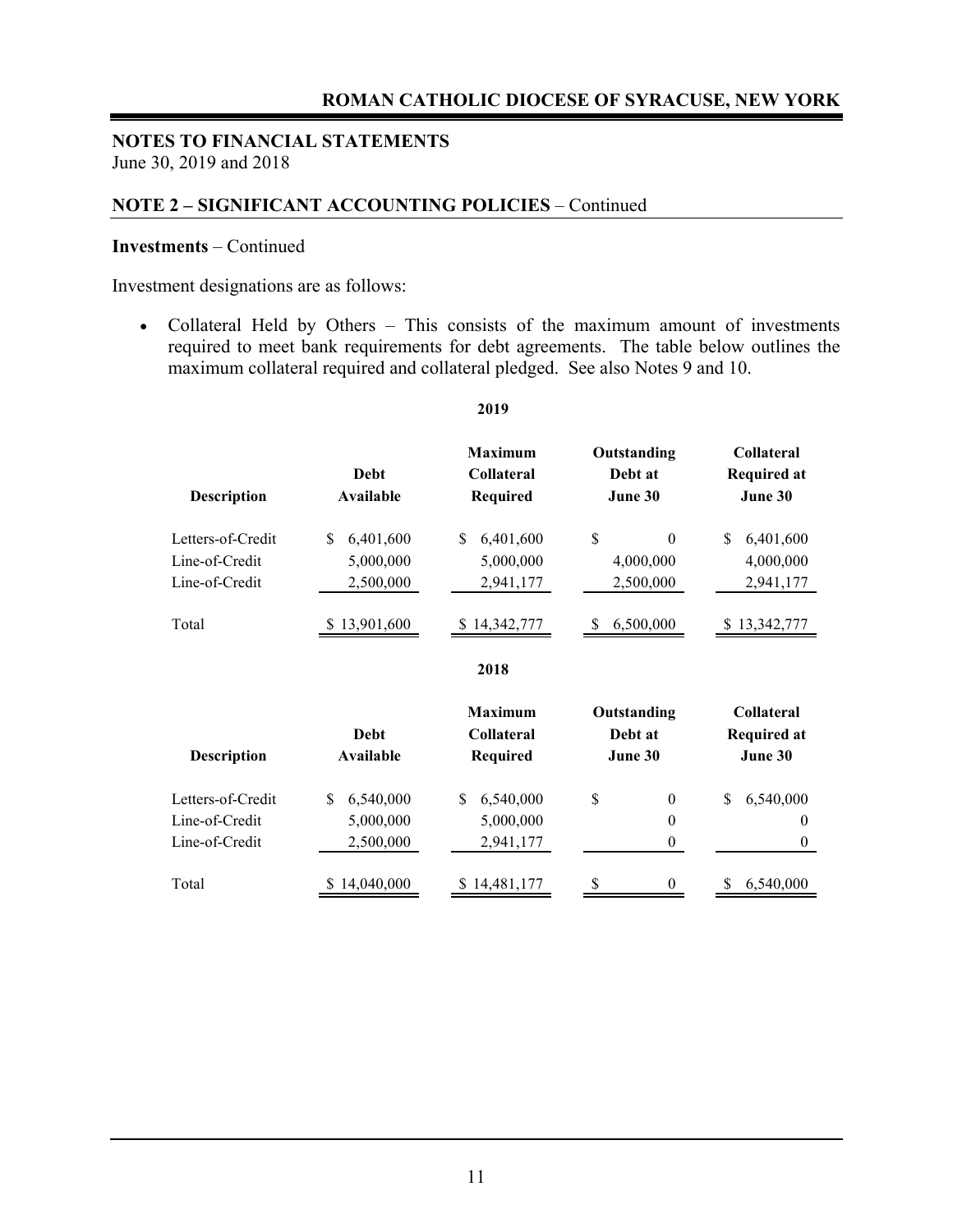#### **NOTES TO FINANCIAL STATEMENTS**  June 30, 2019 and 2018

#### **NOTE 2 – SIGNIFICANT ACCOUNTING POLICIES** – Continued

#### **Investments** – Continued

- Designated for Specific Use This consists mainly of investments restricted for Hope Appeal Ministries, the elementary schools and various other departments within the Diocese.
- Investment in Non-Affiliated Entity This consists of an investment in the National Catholic Risk Retention Group, Inc.
- Self-Insurance Program This consists of investments designated for potential uninsured losses.

#### **Non-Cash Investing and Financing Activities**

At June 30, 2019 and 2018, non-cash investing and financing activities are as follows:

|                                                               | 2019       | 2018 |             |  |
|---------------------------------------------------------------|------------|------|-------------|--|
| <b>Building Improvement Transferred</b><br>from Clerical Fund | (150,358)  |      |             |  |
| Investments Used to Pay Down<br>Notes Payable                 | $\theta$   |      | (2,500,000) |  |
| Total Non-Cash Investing and<br><b>Financing Activities</b>   | (150, 358) |      | (2,500,000) |  |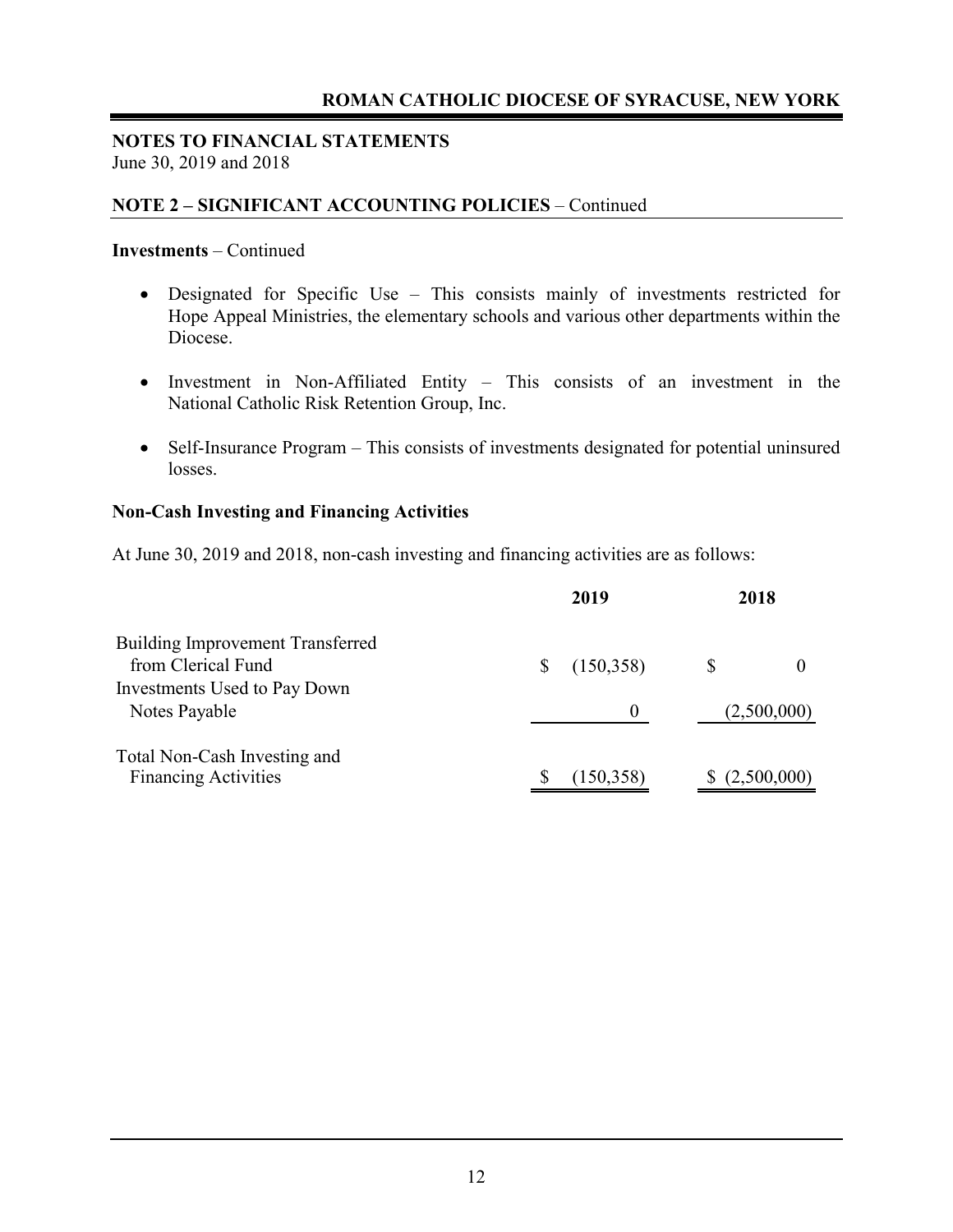#### **NOTE 2 – SIGNIFICANT ACCOUNTING POLICIES** – Continued

#### **Land, Buildings and Equipment**

Land, buildings and equipment are capitalized at cost when purchased or at fair value at date of donation. Depreciation on buildings and equipment is calculated using the straight-line method over the estimated useful life of the respective asset. All acquisitions of land, buildings and equipment in excess of \$25,000 and all expenditures for repairs and maintenance, renewals and betterments that materially prolong the useful lives of assets are capitalized. Maintenance and repairs are charged to expense when incurred.

#### **Functional Allocation of Expenses**

The costs of providing programs have been charged directly and summarized on a functional basis in the statement of functional expenses.

#### **Contributions**

Contributions are considered available for general use unless specifically restricted by the donor and recorded when received. When a donor restriction expires, that is, when a stipulated time restriction ends or purpose restriction is accomplished, net assets with donor restrictions are reclassified to net asserts without donor restrictions and reported in the statements of activities as net assets released from donor restrictions. Donor restricted contributions whose restrictions are met within the same year as received are reflected as contributions without donor restrictions in the accompanying financial statements.

#### **Use of Estimates**

The preparation of financial statements in conformity with generally accepted accounting principles requires management to make estimates and assumptions that affect reported amounts of assets and liabilities and disclosure of contingent assets and liabilities at the date of the financial statements and the reported amounts of revenues and expenses during the reporting period. Accordingly, actual results could differ from those estimates.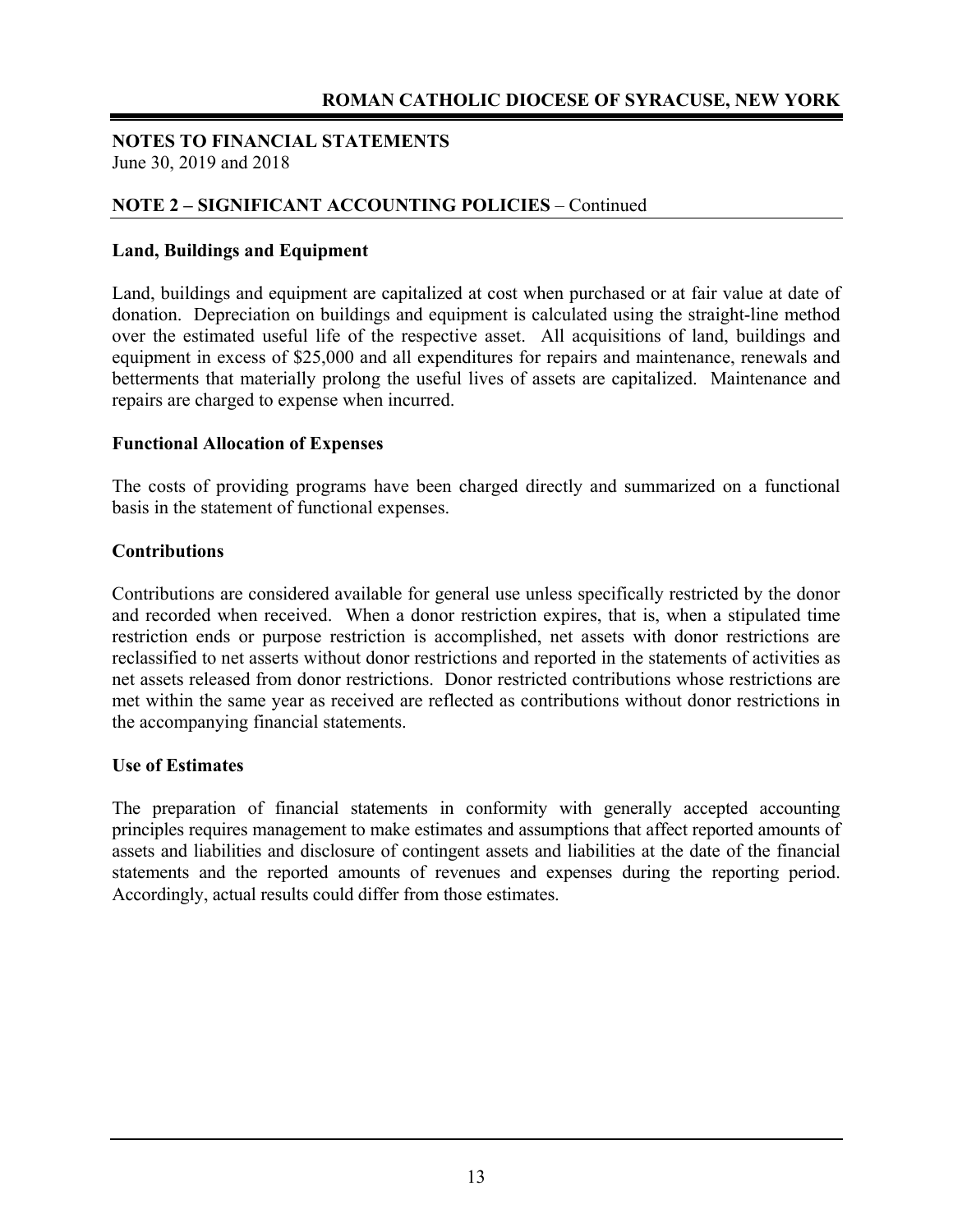#### **NOTES TO FINANCIAL STATEMENTS**  June 30, 2019 and 2018

#### **NOTE 2 – SIGNIFICANT ACCOUNTING POLICIES** – Continued

#### **Tax Exempt Status**

No provision for income taxes is required since the Diocese is exempt from federal income tax under provisions of Section  $501(c)(3)$  of the Internal Revenue Code. Accordingly, and under similar requirements of New York State law, no provision has been made for federal or state taxes.

Management believes that substantially all of the Diocese's income during the years ended June 30, 2019 and 2018 was related to the Diocese's exempt purpose.

#### **Reclassifications**

Certain 2018 amounts have been reclassified to conform with the 2019 financial statement presentation. Total assets, liabilities, and net assets are unchanged due to the reclassification.

#### **New Accounting Pronouncement**

On August 18, 2016, FASB issued ASU 2016-14, Not-for-Profit Entities (Topic 958): *Presentation of Financial Statements of Not-for-Profit Entities*. The update addresses the complexity and understandability of net asset classification, deficiencies in information about liquidity and availability of resources, and the lack of consistency in the type of information provided about expenses and investment return. The Diocese has adjusted the presentation of these statements accordingly. The ASU has been applied retrospectively.

#### **Subsequent Events**

Subsequent to year end, the Diocese has received a number of claims under the Child Victims Act. See also Note 13.

Management has evaluated subsequent events through October 24, 2019, which is the date the financial statements were available to be issued.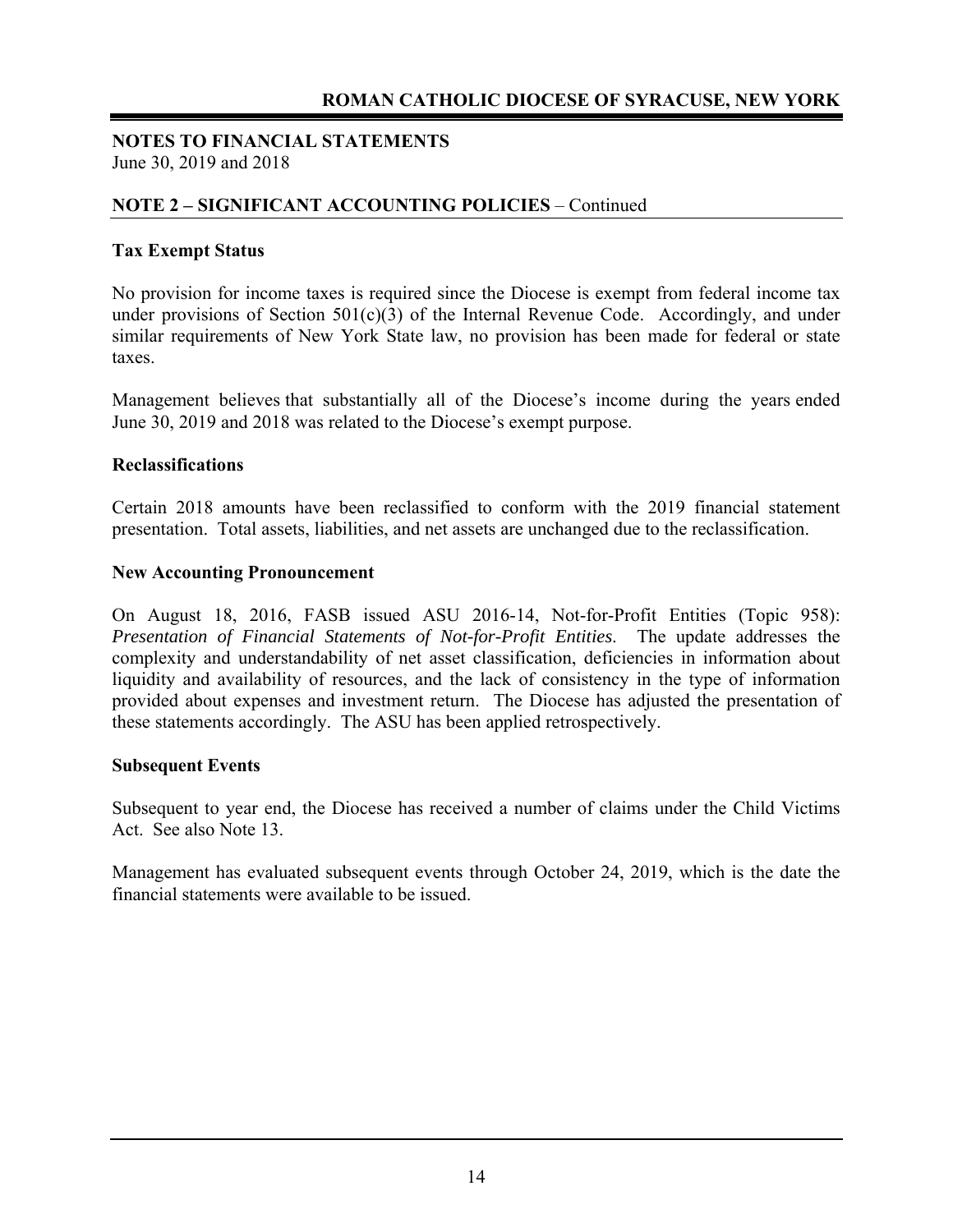#### **NOTE 3 – LIQUIDITY AND AVAILABILITY OF FINANCIAL ASSETS**

The following table reflects the Diocese's financial assets as of June 30, 2019, reduced by amounts that are not available to meet general expenditures within one year of the statement of financial position date.

#### **Financial Assets:**

| Cash                                                 | \$2,041,244    |
|------------------------------------------------------|----------------|
| Accounts Receivable, Net                             | 2,501,423      |
| Mortgages and Notes Receivable, Net                  | 2,442,687      |
| Investments                                          | 28,181,961     |
| <b>Total Financial Assets</b>                        | 35, 167, 315   |
| <b>Financial Assets Not Available in One Year:</b>   |                |
| Long-Term Portion of Mortgages and Notes Receivable  | (2,164,423)    |
| Investments:                                         |                |
| Collateral Held by Others                            | (14,342,777)   |
| Designated for Specific Use                          | (2,605,750)    |
| Investment in Non-Affiliated Entity                  | (195,376)      |
| Designated for Self Insurance Program                | (11,038,058)   |
| <b>Total Investments</b>                             | (28, 181, 961) |
| Due to Affiliated Organizations                      | (3,425,682)    |
| Total Financial Assets Not Available in One Year     | (33,772,066)   |
| <b>Financial Assets Available to Meet Cash Needs</b> |                |
| for General Expenditures Within One Year             | \$1,395,249    |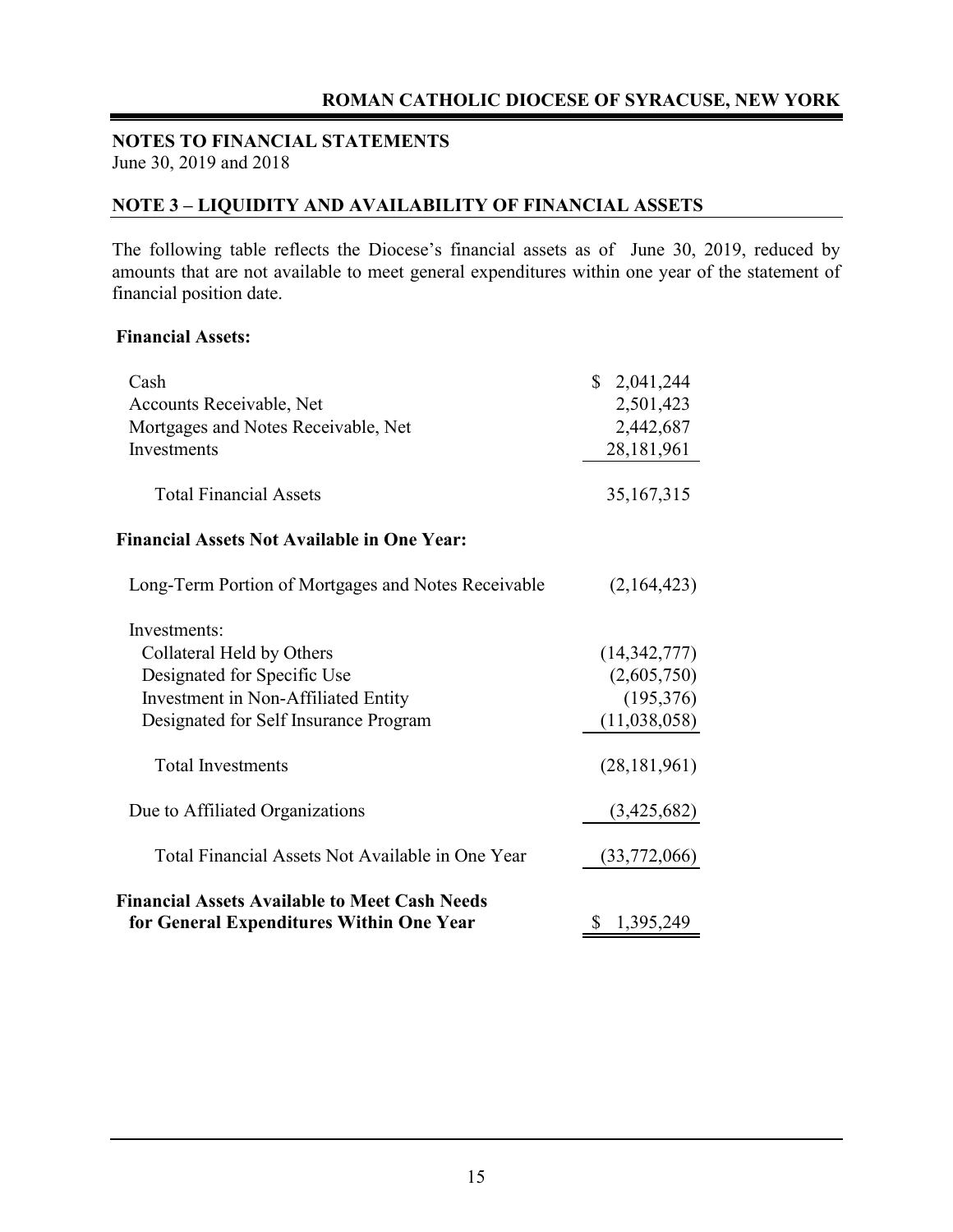#### **NOTES TO FINANCIAL STATEMENTS**  June 30, 2019 and 2018

#### **NOTE 3 – LIQUIDITY AND AVAILABILITY OF FINANCIAL ASSETS** – Continued

The Diocese's financial assets held are primarily for budgeted operating expenses and to satisfy bank debt.

The Diocese's defined benefit pension plan is underfunded by \$18,561,302 as of June 30, 2019. As a result, the Diocese may need to provide additional funding in future years.

While the Diocese has established reserves to cover claims for its self-insured programs, there is still a risk of unpredicted or catastrophic claims which could have a significant financial impact on its financial assets.

#### **NOTE 4 – ACCOUNTS RECEIVABLE**

Accounts receivable consist mainly of amounts due for insurance premiums and program services provided to participating Diocesan entities. An allowance for uncollectible accounts is maintained, which is based on management's assessment of the collectability of accounts receivable. The allowance for uncollectible accounts was \$379,817 and \$707,977 at June 30, 2019 and 2018, respectively.

#### **NOTE 5 – MORTGAGES AND NOTES RECEIVABLE**

Mortgages and notes receivable consist of loans to Diocesan entities at various interest rates and terms of repayment. An allowance for uncollectible accounts is maintained, which is based on management's assessment of the collectability of mortgages and notes receivable. The allowance for uncollectible accounts was \$512,121 and \$614,195 at June 30, 2019 and 2018, respectively.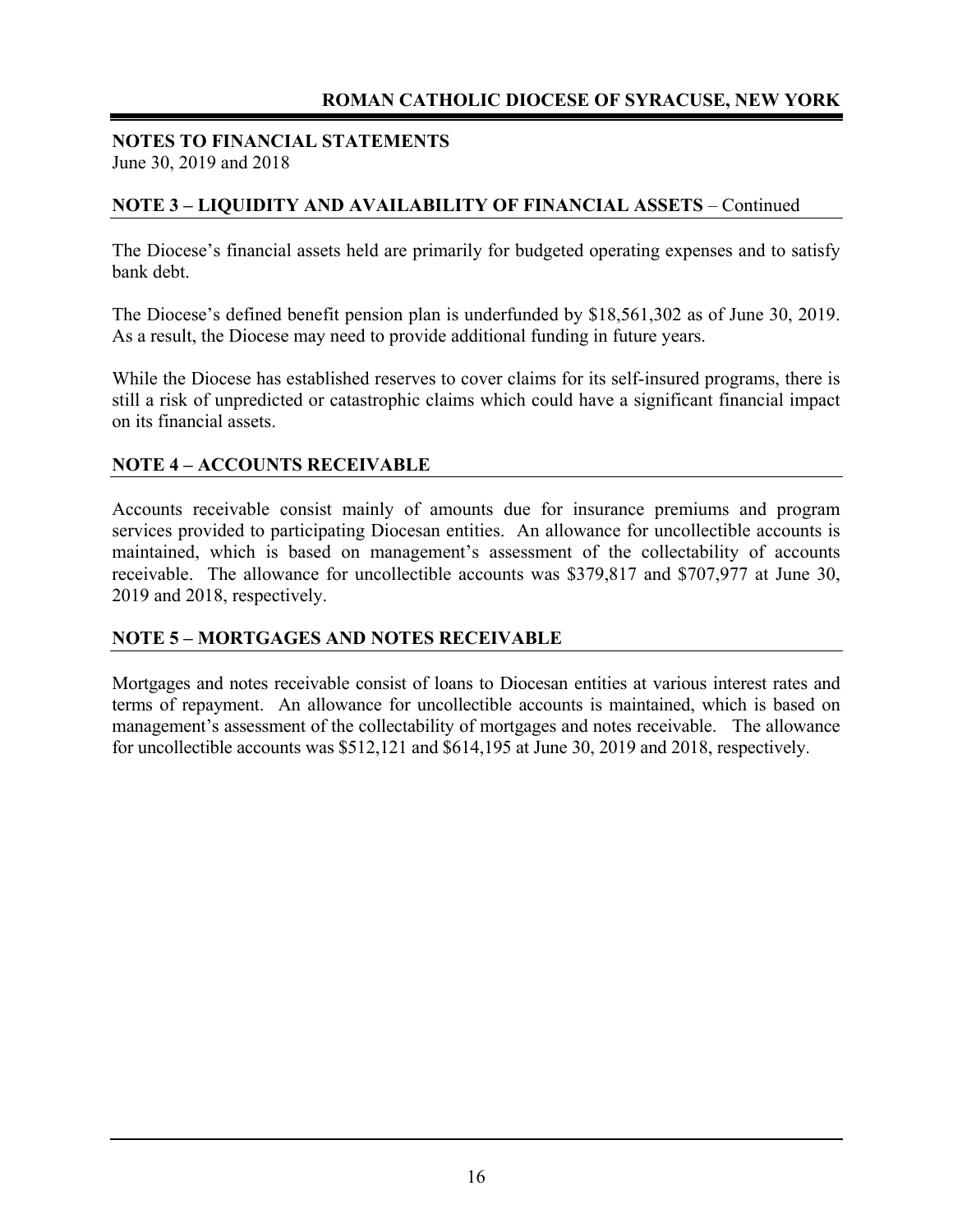#### **NOTES TO FINANCIAL STATEMENTS**  June 30, 2019 and 2018

#### **NOTE 6 – INVESTMENTS**

The Diocese's investments consist of corporate equity securities, government and corporate bonds, exchange-traded and closed-ended funds, and cash equivalents. These investments are subject to market and credit risks due to changes in market conditions and interest rates. Corporate equity securities are subject to market value changes associated with publicly held equity securities. Government and corporate values will fluctuate due to interest rate changes. The Diocese utilizes the services of outside money managers for the majority of its investments.

The Diocese operates a cooperative investment and deposit program for the mutual benefit of Diocesan organizations, parishes, and related organizations. The Syracuse Diocesan Investment Fund (SDIF) consists mainly of cash equivalents and mutual funds.

Investments by category are summarized below:

|                                                    |              | 2019             | 2018            |
|----------------------------------------------------|--------------|------------------|-----------------|
| Cash Equivalents                                   | $\mathbb{S}$ | 667,901          | \$<br>4,150,589 |
| <b>Equity Securities</b>                           |              | 12,374,304       | 11,916,222      |
| Governmental and Corporate Bonds                   |              | 6,924,981        | 9,097,184       |
| Exchange-Traded and Closed-Ended Funds             |              | 5,413,649        | 4,824,583       |
| <b>Other Investments</b>                           |              | 2,801,126        | 2,885,212       |
| Total                                              |              | 28,181,961       | 32,873,790      |
| Net investment activity consists of the following: |              | 2019             | 2018            |
| Dividends and Interest                             | \$           | 651,820          | \$<br>837,845   |
| Realized Gain                                      |              | 538,271          | 2,578,884       |
| <b>Investment and Affiliation Fees</b>             |              | (207, 530)       | (295, 185)      |
| Unrealized Gain (Loss)                             |              | 254,873          | (432, 563)      |
| <b>Interest Expense</b>                            |              | $\boldsymbol{0}$ | (51, 323)       |
| Total                                              |              | 1,237,434        | 2,637,658       |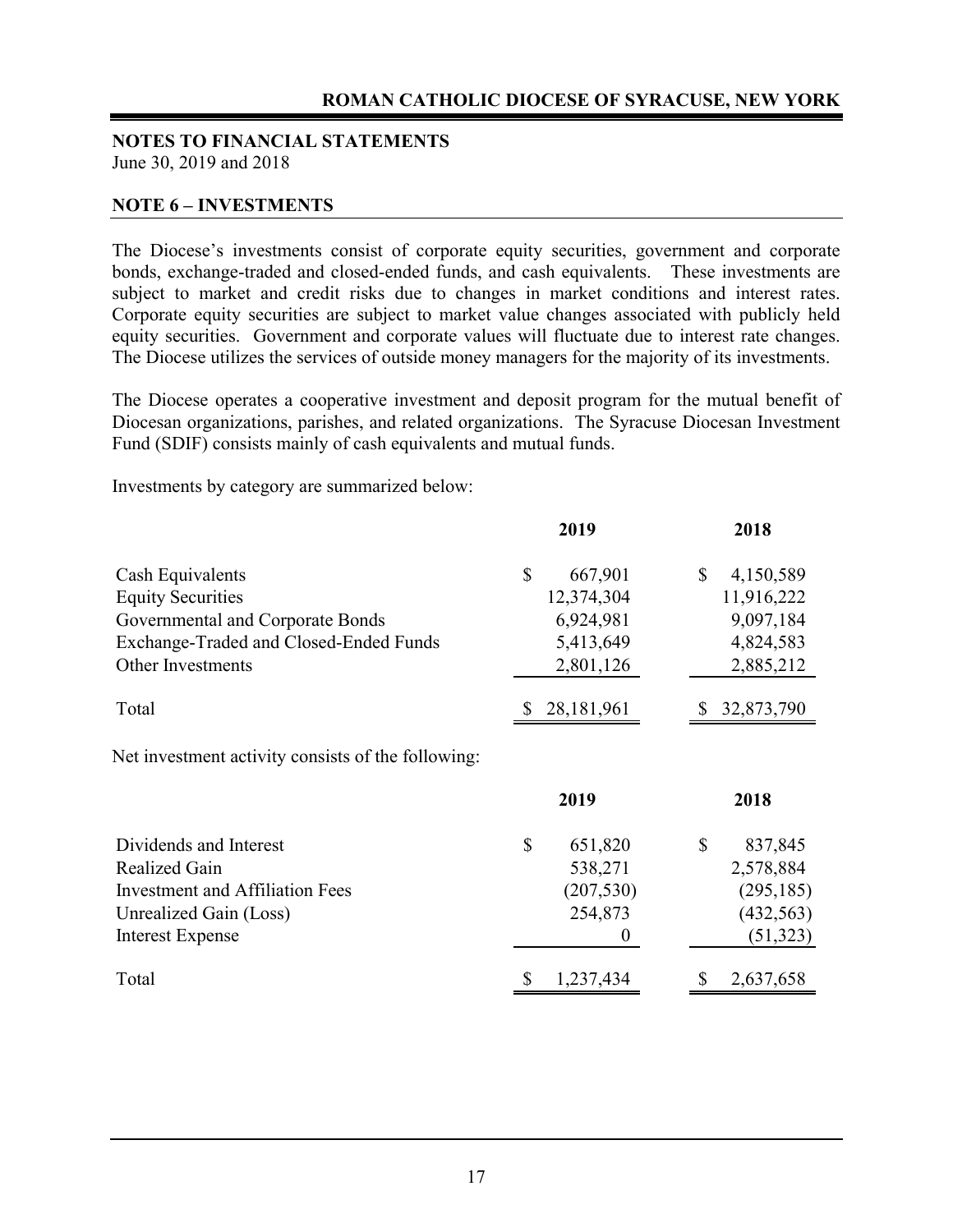#### **NOTES TO FINANCIAL STATEMENTS**  June 30, 2019 and 2018

#### **NOTE 6 – INVESTMENTS** – Continued

#### **Fair Value Measurements**

Guidance provided by the Financial Accounting Standards Board defines fair value as the price that would be received to sell an asset or paid to transfer a liability in an orderly transaction between market participants at the measurement date. When measuring fair value, a fair value hierarchy gives the highest priority to quoted prices in active markets for identical assets or liabilities (Level 1) and the lowest priority to unobservable inputs (Level 3). Inputs are broadly defined as assumptions market participants would use in pricing an asset or liability.

The three levels of the fair value hierarchy are described below:

- Level 1 Quoted prices in active markets for identical assets or liabilities.
- Level  $2$  Observable inputs other than quoted prices included in Level 1, such as quoted prices for similar assets and liabilities in active markets; quoted prices for identical or similar assets and liabilities in markets that are not active; or other inputs that are observable or can be corroborated by observable market data.
- Level 3 Unobservable inputs that are supported by little or no market activity and that are significant to the fair value of the assets or liabilities. This includes certain pricing models, discounted cash flow methodologies and similar techniques that use significant unobservable inputs.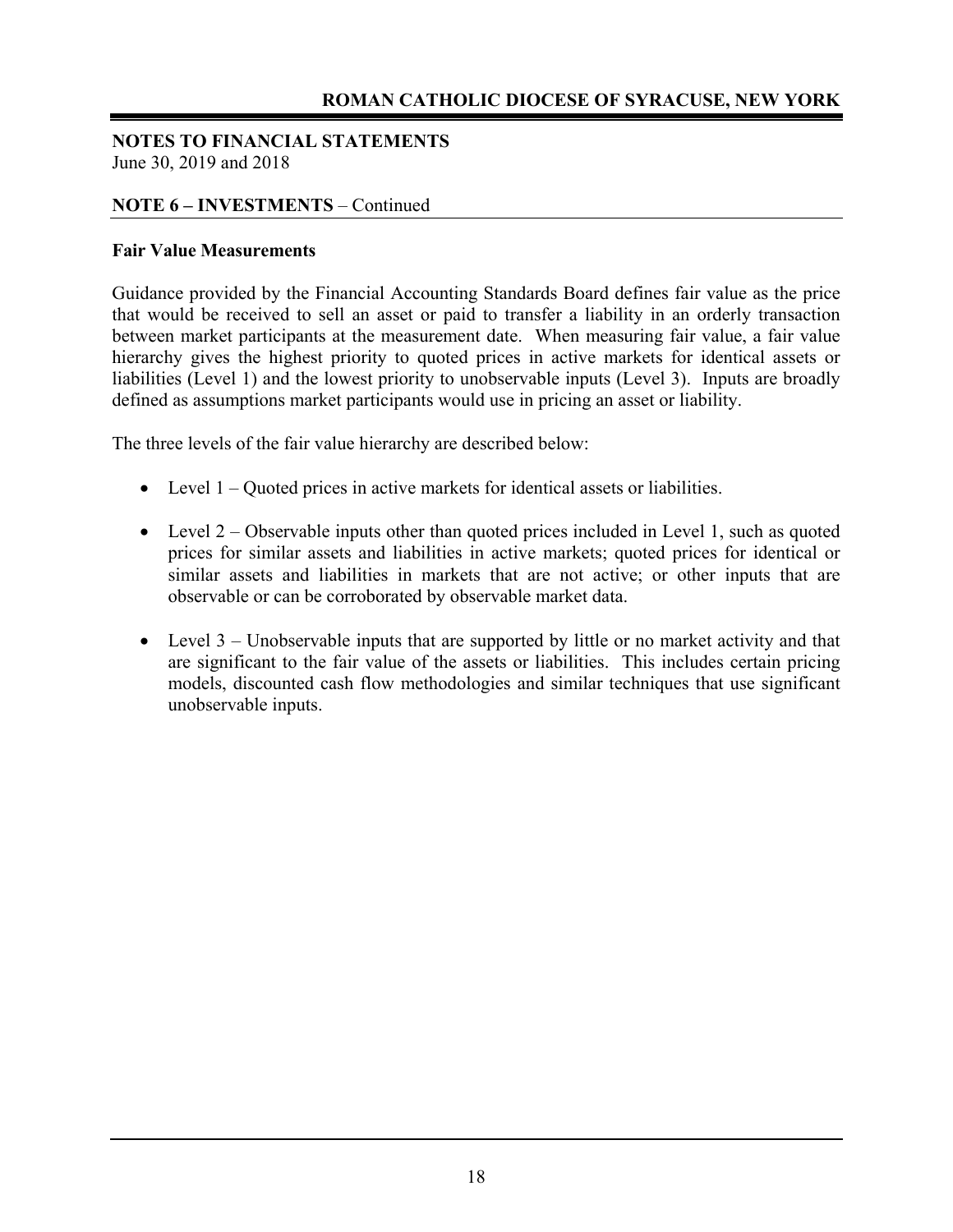## **NOTES TO FINANCIAL STATEMENTS**

June 30, 2019 and 2018

#### **NOTE 6 – INVESTMENTS** – Continued

#### **Fair Value Measurements** – Continued

Fair values of assets measured utilizing the levels of the fair value hierarchy as of June 30, 2019 and 2018:

|                                    | <b>Level 1</b> |   | Level 2   | Level 3              |   | <b>Total</b> |
|------------------------------------|----------------|---|-----------|----------------------|---|--------------|
| Cash and Cash Equivalents          | \$<br>667.901  | S | $\theta$  | \$<br>$\overline{0}$ | S | 667,901      |
| <b>Mutual Funds</b>                | 469,351        |   | 0         | $\boldsymbol{0}$     |   | 469,351      |
| <b>Equity Securities</b>           | 12,374,304     |   | 0         | $\theta$             |   | 12,374,304   |
| Governmental and Corporate Bonds   | 6,924,981      |   | 0         | $\boldsymbol{0}$     |   | 6,924,981    |
| Exchange Traded Funds and          |                |   |           |                      |   |              |
| Close Ended Funds                  | 4,944,298      |   | 0         | $\theta$             |   | 4,944,298    |
| Syracuse Diocesan Investment Funds | $\theta$       |   | 2,493,410 | $\theta$             |   | 2,493,410    |
| Other Investments                  |                |   |           | 307,716              |   | 307,716      |
| <b>Total Investments</b>           | 25,380,835     | S | 2.493.410 | \$ 307,716           |   | 28, 181, 961 |

#### **Fair Value Measurements at June 30, 2019**

#### **Fair Value Measurements at June 30, 2018**

|                                    | Level 1         | Level 2        | Level 3   |          | Total           |
|------------------------------------|-----------------|----------------|-----------|----------|-----------------|
| Cash and Cash Equivalents          | \$<br>4,150,589 | \$<br>$\theta$ | S         | $\theta$ | \$<br>4,150,589 |
| <b>Equity Securities</b>           | 11,916,222      | 0              |           | $\theta$ | 11,916,222      |
| Governmental and Corporate Bonds   | 9,097,184       | 0              |           | 0        | 9,097,184       |
| Exchange Traded Funds and          |                 |                |           |          |                 |
| Close Ended Funds                  | 4,824,583       | 0              |           | $\theta$ | 4,824,583       |
| Syracuse Diocesan Investment Funds | 0               | 2,618,925      |           | $\theta$ | 2,618,925       |
| Other Investments                  | 0               |                |           | 266,287  | 266,287         |
| Total Investments                  | 29,988,578      | 2,618,925      | \$266,287 |          | 32,873,790      |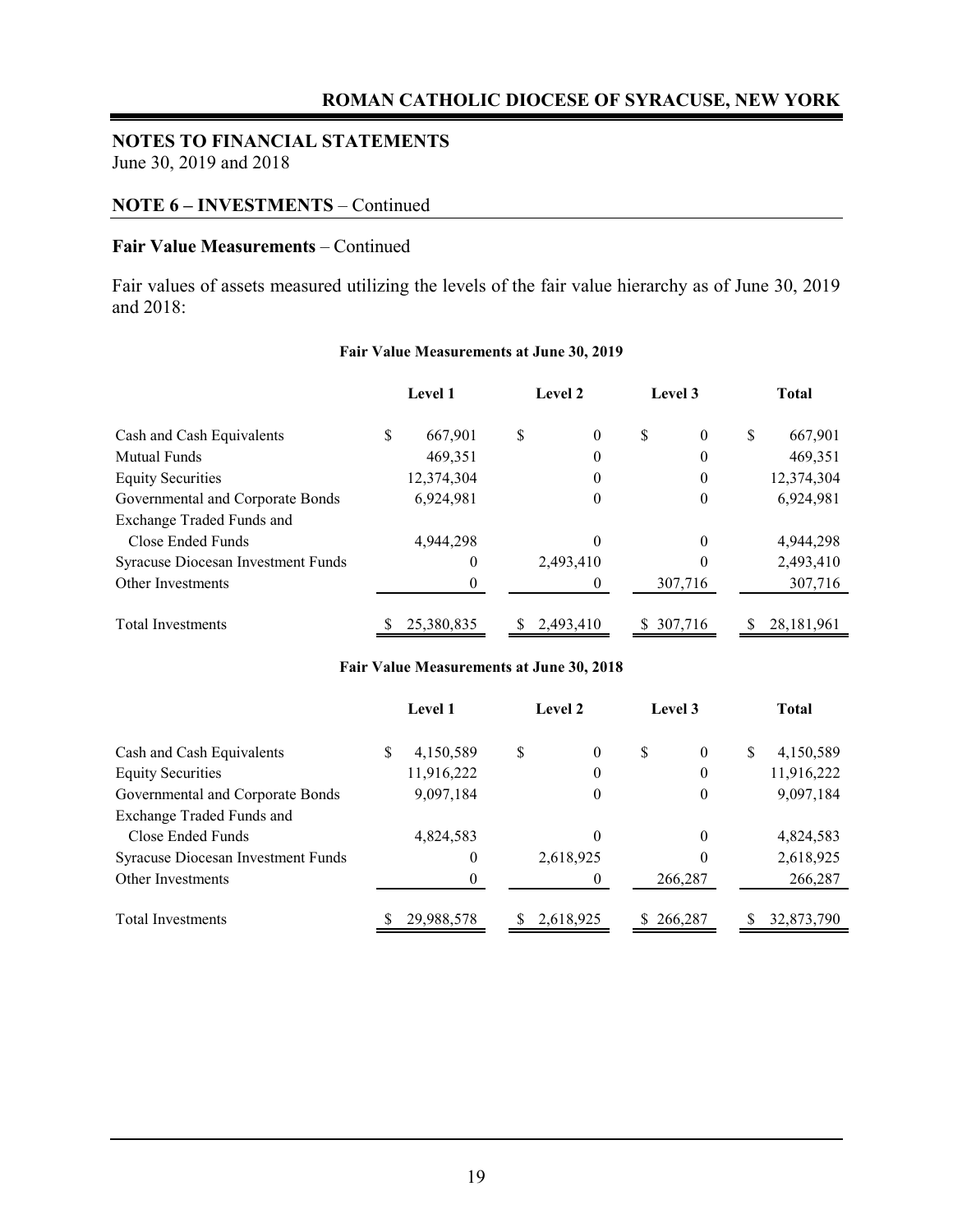#### **NOTES TO FINANCIAL STATEMENTS**  June 30, 2019 and 2018

#### **NOTE 6 – INVESTMENTS** – Continued

#### **Fair Value Measurements** – Continued

Following is a summary of activity in Level 3 Investments:

|                                                                                                            | 2019              | 2018                            |
|------------------------------------------------------------------------------------------------------------|-------------------|---------------------------------|
| Level 3 Investments - Beginning of Year<br>D.W. Barry Foundation - Net Activity<br>Net Investment Activity | 266,287<br>41,429 | 314,565<br>(119, 189)<br>70,911 |
| Level 3 Investments - End of Year                                                                          | 307,716           | 266,287                         |

#### **NOTE 7 – LAND, BUILDINGS AND EQUIPMENT**

The summary of land, buildings and equipment is as follows:

|                                     | 2019          | 2018          |
|-------------------------------------|---------------|---------------|
| Land                                | \$<br>755,100 | \$<br>755,100 |
| <b>Furniture and Fixtures</b>       | 220,171       | 220,171       |
| Buildings and Improvements          | 5,791,929     | 6,248,538     |
| Equipment                           | 512,725       | 785,189       |
| Automobiles                         | 165,003       | 165,003       |
| Total Land, Buildings and Equipment | 7,444,928     | 8,174,001     |
| Less: Accumulated Depreciation      | 4,830,427     | 5,437,065     |
| Net Land, Buildings and Equipment   | 2,614,501     | 2,736,936     |

During 2018, land, buildings and equipment with a net book value of \$4,028,517 were transferred to Diocesan schools.

Depreciation expense for the years ended June 30, 2019 and 2018 totaled \$235,774 and \$727,973, respectively.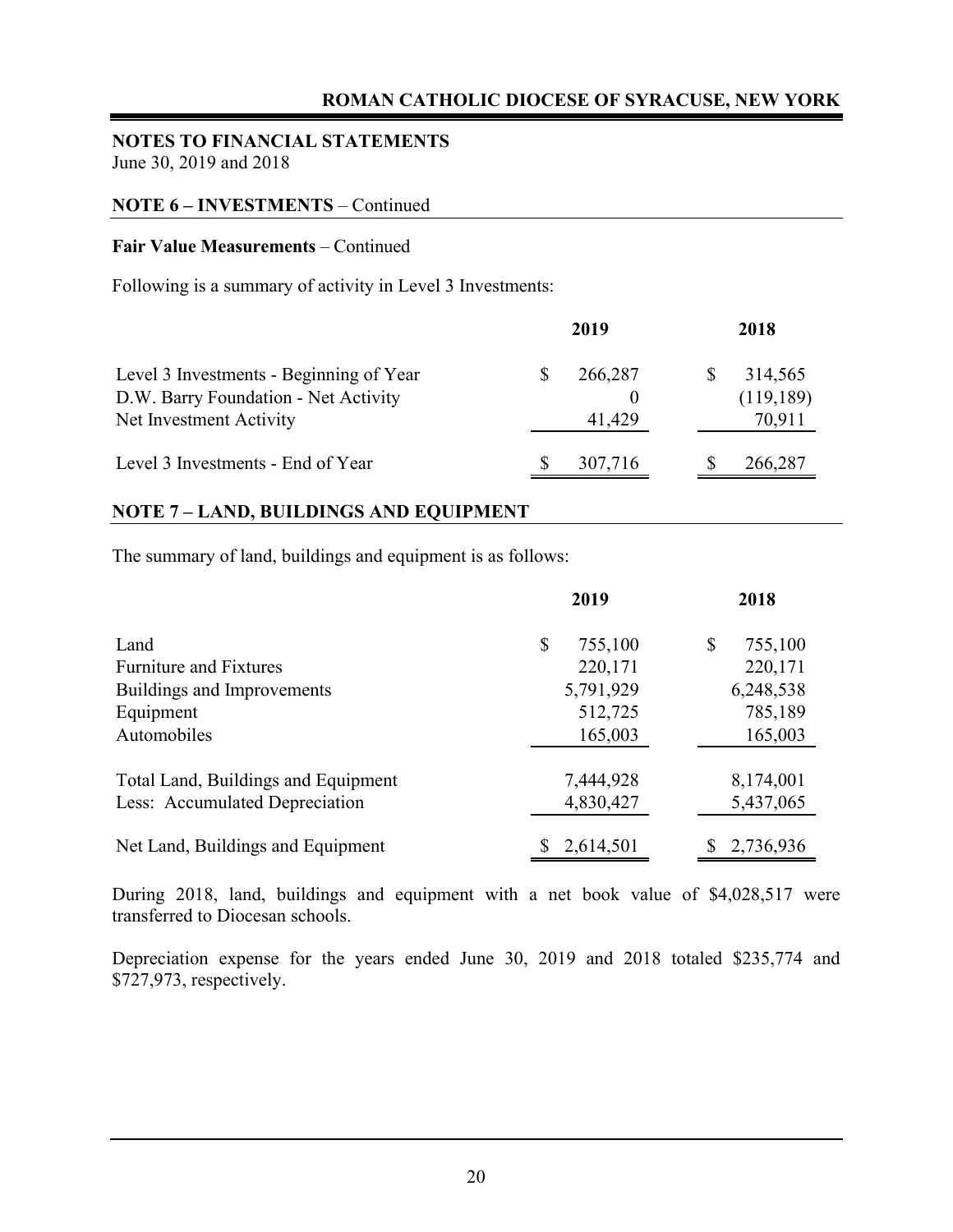#### **NOTE 8 – INSURANCE RESERVES**

The Diocese maintains self-insurance plans for property and general liability, workers' compensation, unemployment compensation and health care insurance for participating Diocesan entities. The health care insurance plan maintains stop-loss coverage for individual claims. Each Diocesan entity is charged its share of the estimated costs of claims, administration fees and excess coverage insurance policy premiums.

The self-insurance plan for property and general liability coverage includes an excess of loss insurance coverage purchased from outside insurance carriers. Generally, amounts are recoverable under this coverage after the amount of a specific claim has exceeded a specified retention limit.

Accrued reserve liabilities of \$5,854,733 and \$6,646,508 at June 30, 2019 and 2018, respectively, have been established to cover claims in the various self-insured programs. Reserve estimates for reported claims are determined by evaluation of individual reported claims by the Plan Administrator. Procedures for establishing the resulting liabilities are periodically reviewed and updated. Any adjustments resulting therefrom are reflected in current operations.

#### **NOTE 9 – LINES-OF-CREDIT**

On June 30, 2017, the Diocese entered into a secured line-of-credit agreement for \$2,500,000 with a financial institution. In April 2018, the line-of-credit was increased to \$5,000,000. The line-of-credit is wholly secured by the investments held by the financial institution. Under the terms of the new agreement, the Diocese may not borrow on a separate portfolio loan account facility with an investment broker without permission from the financial institution. The terms of the new agreement also call for monthly interest only payments at 2.00% over the LIBOR overnight rate. There was an outstanding balance of \$4,000,000 and \$-0- at June 30, 2019 and 2018, respectively.

On May 3, 2018, the Diocese entered into a secured line-of-credit agreement for \$2,500,000 with another financial institution. The line-of-credit is wholly secured by the investments held by the financial institution. The terms of the agreement call for monthly interest only payments at 1.50% over the one-month LIBOR. There was an outstanding balance of \$2,500,000 and \$-0 at June 30, 2019 and 2018, respectively.

The LIBOR overnight rate was 2.37% and 1.93% at June 30, 2019 and 2018, respectively. The LIBOR one-month rate was 2.40% and 2.09% at June 30, 2019 and 2018, respectively.

Cash paid for interest was \$230,326 and \$51,323 for the years ended June 30, 2019 and 2018, respectively.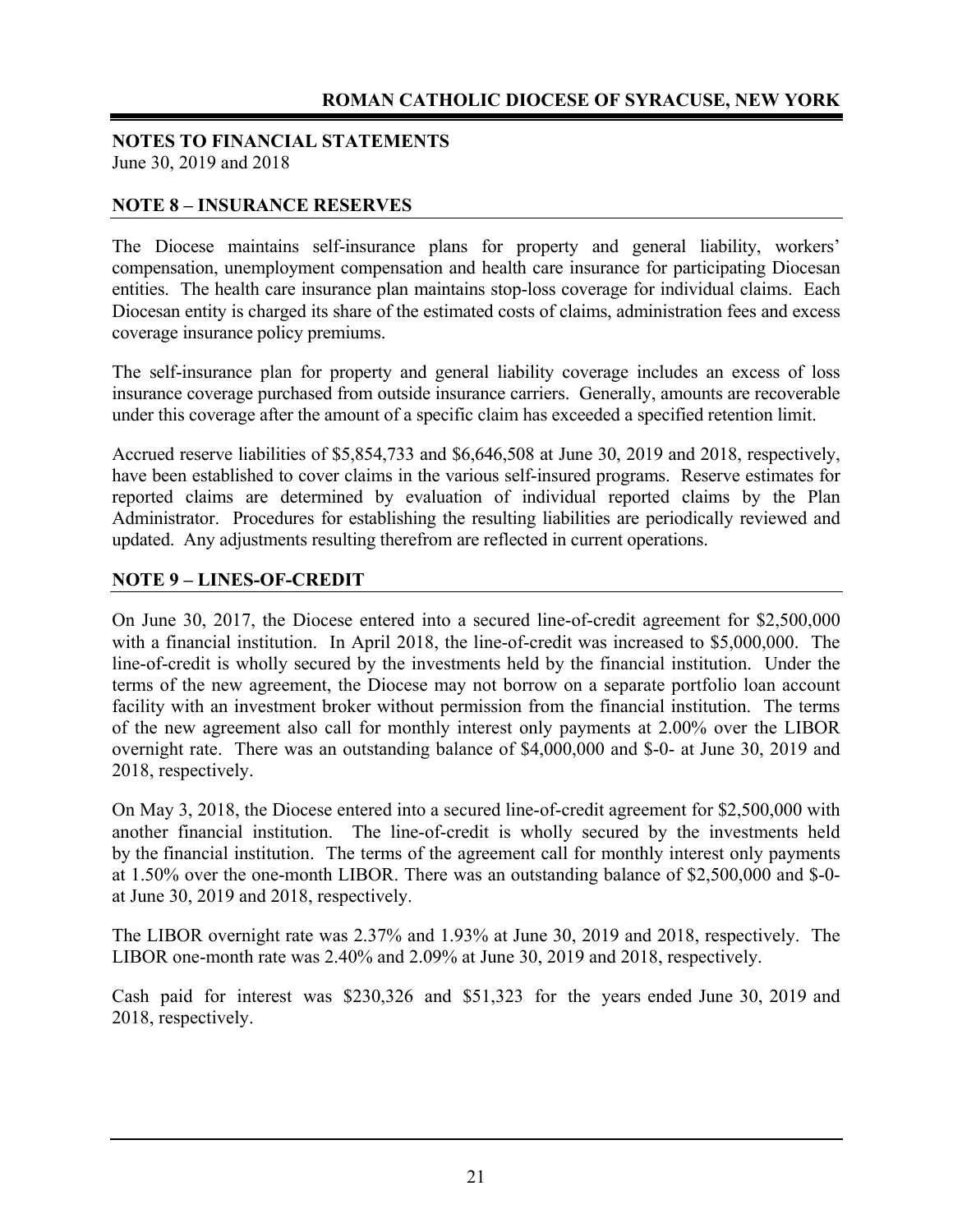#### **NOTE 10 – LETTERS-OF-CREDIT**

The Diocese has a workers' compensation letter-of-credit in the amount of \$5,300,000 which matures on February 28, 2020. The Diocese also has a health insurance standby letter-of-credit in the amount of \$1,101,600, which was no longer required as of July 1, 2019 and therefore was not renewed. No balances were outstanding on the letters-of-credit as of June 30, 2019 and 2018. The terms of the letters-of-credit require that the Diocese maintain a minimum cash and unrestricted investments balance greater than one times the letters-of-credit measured quarterly. The Diocese met this requirement for the year ended June 30, 2019.

#### **NOTE 11 – INDEPENDENT RECONCILIATION COMPENSATION PROGRAM**

The Diocese has established an Independent Reconciliation Compensation Program to allow survivors of sexual abuse by priests or deacons of the Diocese to seek financial compensation. The effective date of the program was February 14, 2018. All claims were required to be submitted to an independent third-party administrator by May 16, 2018. The Diocese has accrued an estimated liability in settlements amounting to \$60,000 and \$10,927,500 at June 30, 2019 and 2018, respectively.

#### **NOTE 12 – TRANSFERS TO DIOCESAN ELEMENTARY SCHOOLS**

The financial statements reflect the activities of Trinity Catholic, Rome Catholic and St. Patrick's schools for years ended June 30, 2019 and 2018. On June 30, 2019, net assets of \$1,061,247 were transferred to the respective stand-alone legal entity.

#### **NOTE 13 – LITIGATIONS AND CLAIMS**

Various legal actions are pending against the Diocese. The outcome of these matters is not presently determinable, but in the opinion of management under current New York State law, the Diocese is adequately protected by purchased insurance coverage and by insurance reserves, and any ultimate resolution will not have a material adverse effect on the financial condition of the Diocese. Management will continue to monitor these matters and adjust insurance reserves as appropriate.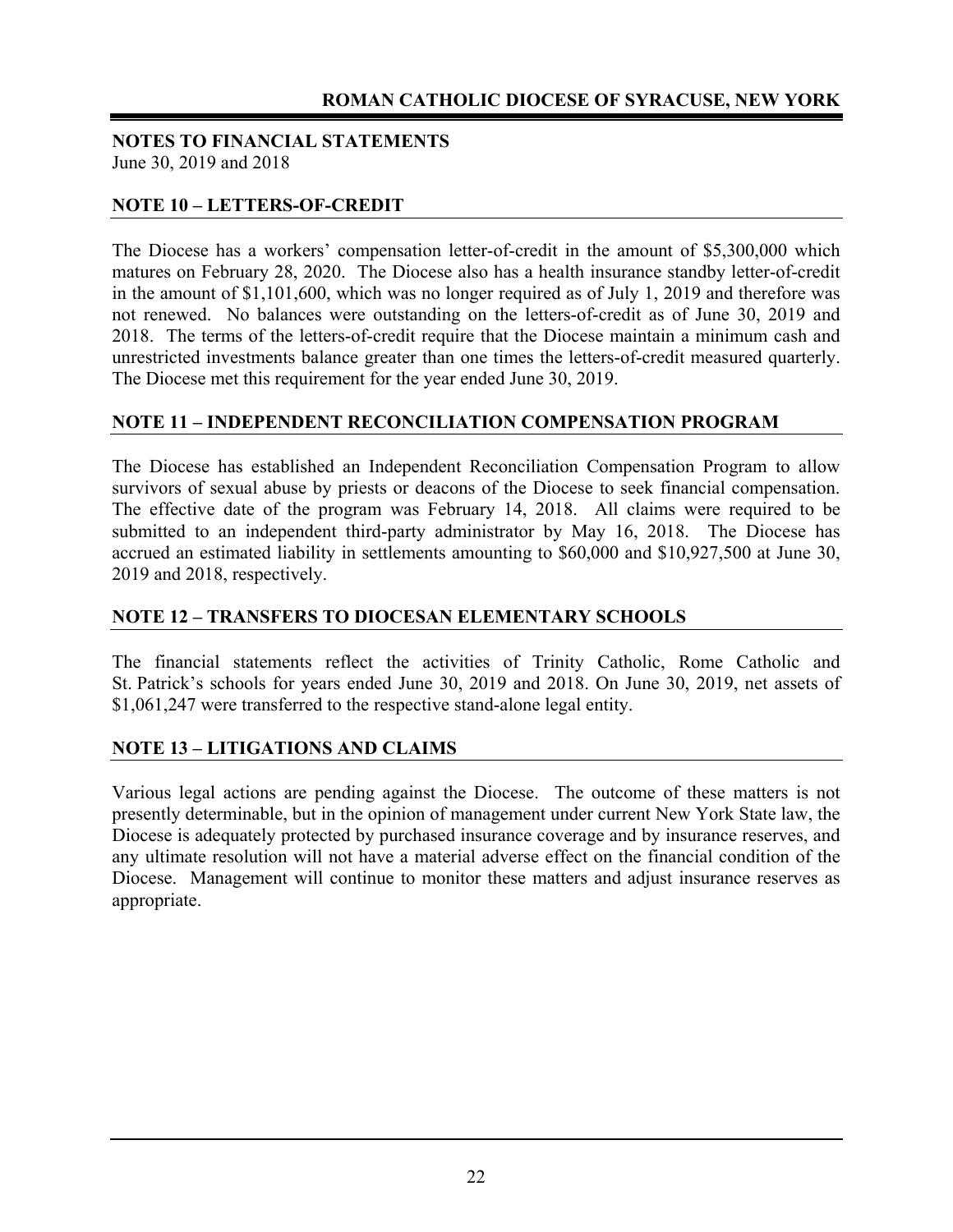#### **NOTE 13 – LITIGATIONS AND CLAIMS** – Continued

On September 6, 2018, the Diocese received a subpoena from the New York State Attorney General. A Memorandum of Understanding already exists with the local District Attorneys of the Diocese and they have been made aware of any allegation of abuse of a minor and have been provided with the names of those accused along with their status and any information they may request. The Diocese will continue to work closely with the local District Attorneys and will cooperate fully with the New York State Attorney General's investigation. The potential financial impact of this matter on the Diocese, if any, is not presently determinable.

On February 14, 2019, the Child Victims Act was signed into law in New York opening up a one-year, one-time-only period where alleged victims of child sexual abuse can file claims regardless of how long ago the alleged abuse took place. The Act gives accusers one year to file their previously expired claims starting on August 14, 2019. The Diocese has received a number of claims under the Act. The potential financial impact of this matter on the Diocese, if any, is not presently determinable.

#### **NOTE 14 – LEASES**

The Diocese leases vehicles and copy machines under operating leases expiring in various years through July 2023. Future minimum lease payments at June 30, 2019 are:

| 2020<br>2021 | \$<br>90,152<br>82,423 |
|--------------|------------------------|
| 2022<br>2023 | 31,090<br>1,173        |
| Total        | 204,838                |

Total lease expense amounted to \$77,849 and \$31,525 for the years ended June 30, 2019 and 2018, respectively.

On July 1, 2016, the Diocese entered into an agreement to lease a building to Rome City School District. The terms of the lease called for monthly payments of \$38,000 commencing July 1, 2016 and ending on August 31, 2018. Rent received was \$76,000 and \$456,000 for the years ended June 30, 2019 and 2018, respectively.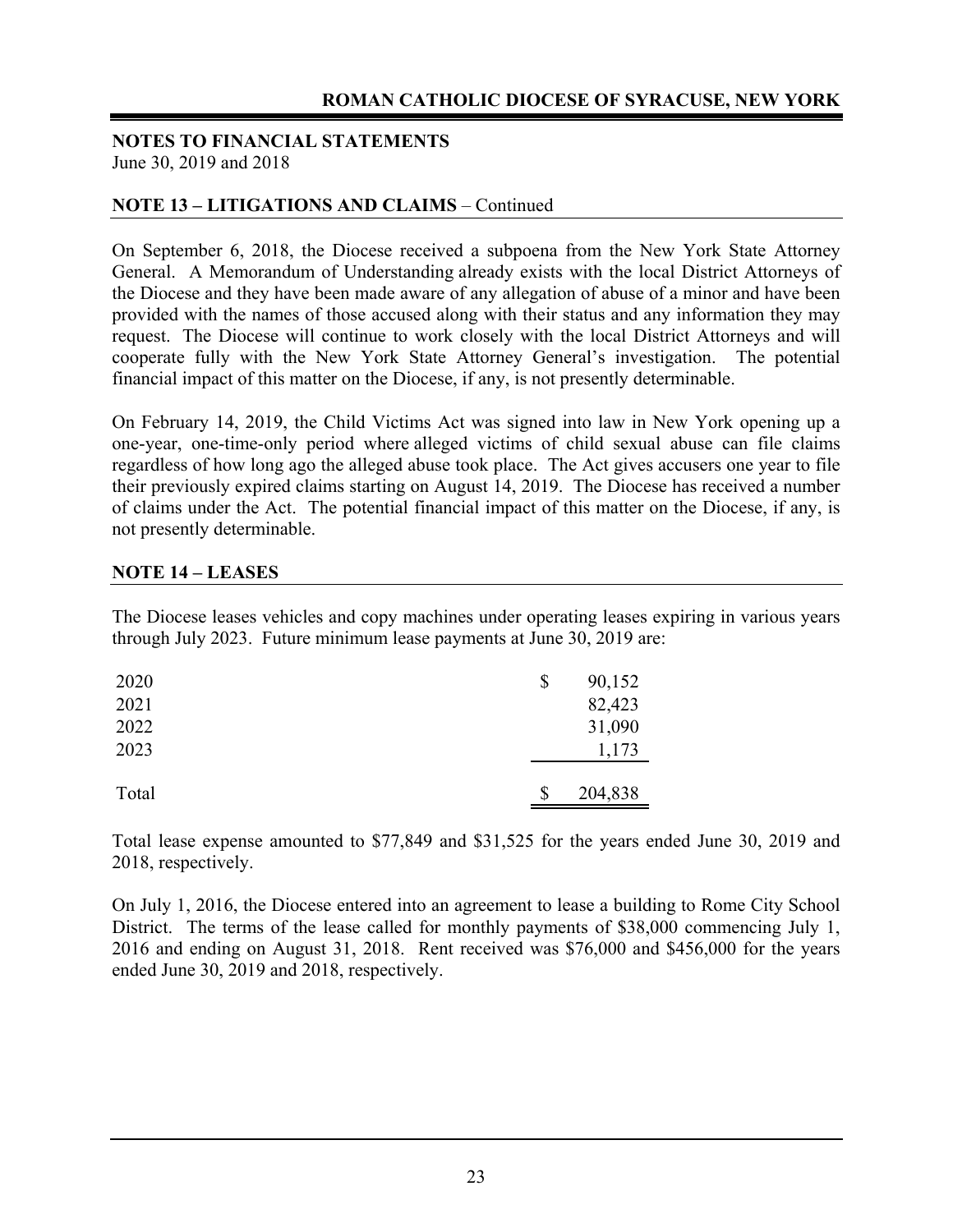#### **NOTE 15 – MULTIEMPLOYER RETIREMENT BENEFIT PLANS**

#### **Defined Benefit Pension Plan (Lay Plan)**

The Diocese contributes to the Roman Catholic Diocese of Syracuse Pension Plan which is a multi-employer defined benefit plan. This plan provides retirement income to the lay employees of the Diocese, Parishes, Cemeteries and Schools affiliated with the Diocese. The plan is noncontributory and covers lay employees who meet certain minimum service requirements. The plan is a "church plan" which exempts it from certain requirements enumerated by ERISA and the Department of Labor. Participation in the plan for new employees has been frozen as of July 1, 2011. New employees are eligible to participate in a Diocesan sponsored 403(b) plan.

Participating organizations have a responsibility to contribute to the plan amounts as may be required to meet minimum funding standards. As a means of reducing the underfunded status of the plan, the Diocese paid \$750,000 and \$4,100,000 in contributions for the years ended June 30, 2019 and 2018, respectively. The Trustees of the Plan have the option to terminate the Plan at any time and pay out all participants in the Plan at the then current funded rate.

#### **Plan Summary**

A summary of the actuarial information used in determining the underfunded status of the plan is described below:

- Active and retired participants in the plan at the end of 2019 and 2018 totaled 1,091 and 1,098, respectively.
- In conjunction with various third party administrators, the Diocese assists in administering the plan.
- Benefits are based on years of service and the employee's compensation during their years of employment.
- The Roman Catholic Diocese of Syracuse, New York contributes annually a prorated share of the total liability as determined by the actuary.
- Total contribution for all eligible employees totaled \$1,030,234 and \$4,952,374 in 2019 and 2018, respectively.
- Contributions are intended to provide not only for benefits attributed to service to date but also for those expected to be earned in the future.
- Benefit payments totaled \$2,381,079 and \$2,202,400 in 2019 and 2018**,** respectively.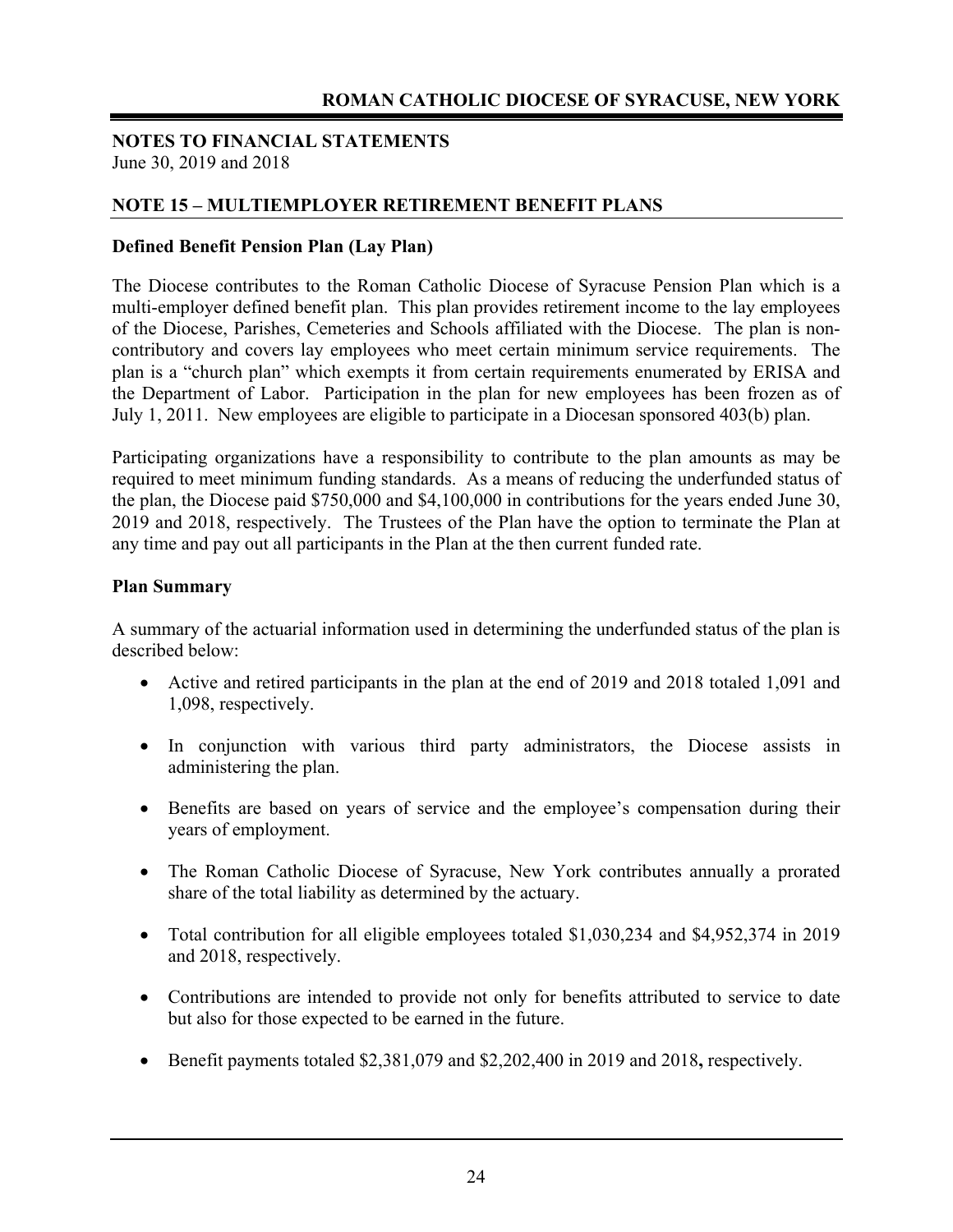#### **NOTES TO FINANCIAL STATEMENTS**  June 30, 2019 and 2018

#### **NOTE 15 – MULTIEMPLOYER RETIREMENT BENEFIT PLANS** – Continued

The following sets forth the plan's funded status as of June 30, 2019 and 2018 from the most recent actuarial study, which was prepared for the June 30, 2019 and 2018 plan years. The changes in the benefit obligation and fair value of plan assets, the funded status of the plan, the components of net periodic pension cost and the assumptions used in the measurement of the Diocese's benefit obligation are as follows:

| 2019                       | 2018                       |
|----------------------------|----------------------------|
|                            |                            |
|                            |                            |
| $\mathbb{S}$<br>46,788,848 | $\mathbb{S}$<br>46,633,023 |
| 417,697                    | 466,061                    |
| 1,934,862                  | 1,930,149                  |
| (1, 155, 787)              | (37,985)                   |
| (2,381,079)                | (2,202,400)                |
|                            |                            |
| 45,604,541                 | 46,788,848                 |
|                            |                            |
|                            |                            |
| \$<br>28,072,899           | $\mathbb{S}$<br>23,453,417 |
| 321,185                    | 1,869,508                  |
| 1,030,234                  | 4,952,374                  |
| (2,381,079)                | (2,202,400)                |
|                            |                            |
| 27,043,239<br>S            | 28,072,899                 |
|                            |                            |
| 18,561,302<br>\$           | 18,715,949<br>\$           |
|                            |                            |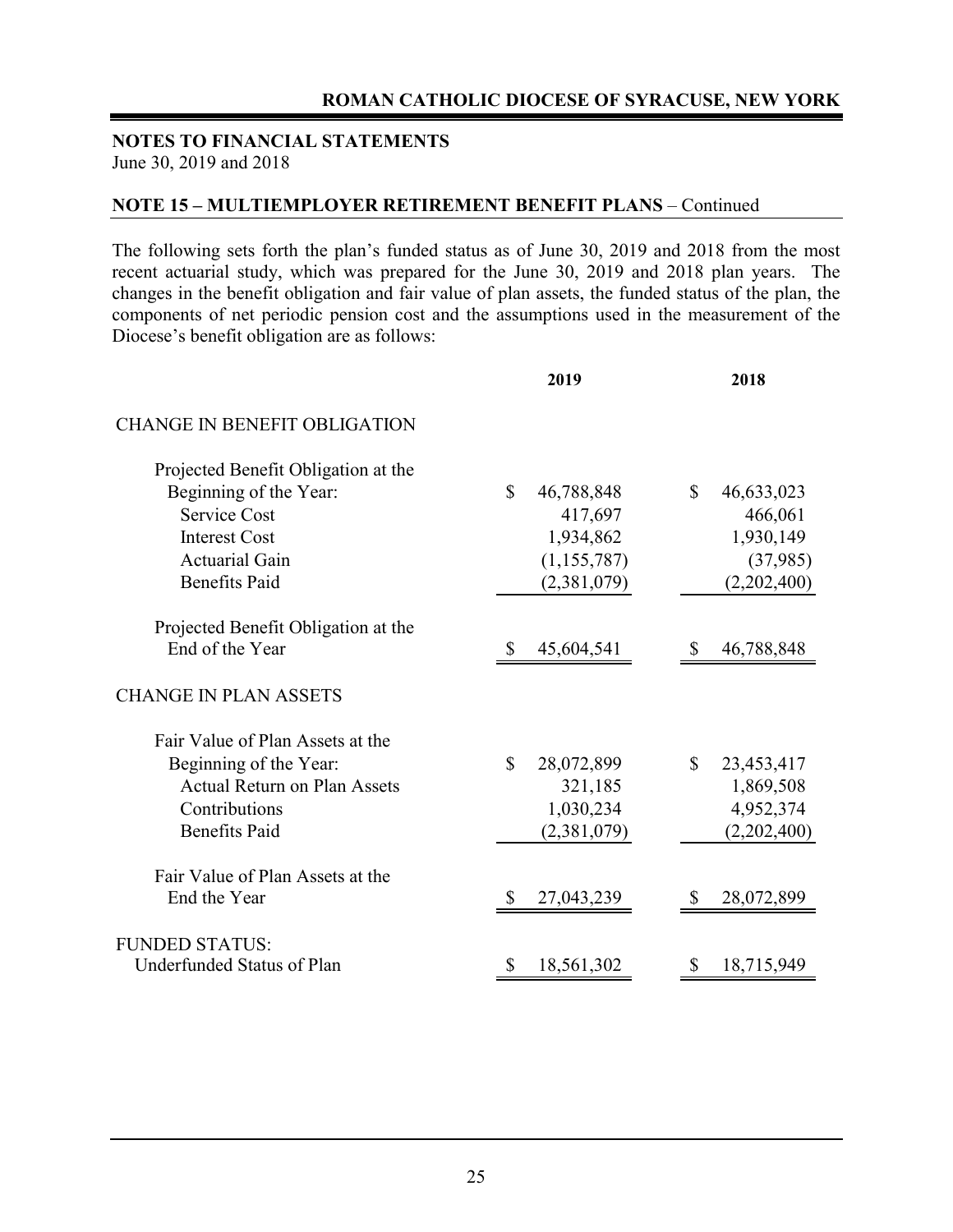#### **NOTE 15 – MULTIEMPLOYER RETIREMENT BENEFIT PLANS** – Continued

For the fiscal years ending June 30, 2019 and 2018, the net periodic pension cost included the following components:

|                                  | 2019          | 2018        |
|----------------------------------|---------------|-------------|
| <b>Service Cost</b>              | \$<br>417,697 | 466,061     |
| <b>Interest Cost</b>             | 1,934,862     | 1,930,149   |
| <b>Expected Return on Assets</b> | (1,922,027)   | (1,677,485) |
| Amortization of Net Loss         | 28,083        | 373,850     |
| Net Periodic Pension Cost        | 458,615       | 1,092,575   |

The accumulated benefit obligation totaled \$44,334,940 and \$45,333,011 at June 30, 2019 and 2018, respectively.

The total amount recognized in net periodic cost and unrestricted net assets totaled \$875,587 and \$488,717 in 2019 and 2018, respectively.

The total change recognized in unrestricted net assets amounted to \$416,972 and \$(603,858) in 2019 and 2018, respectively.

The plan assets are measured at fair value on a recurring basis. Fair value is defined as the price that would be received to sell an asset in an ordinary transaction between market participants at the measurement date. Accounting standards establish a three level hierarchy based upon the prioritization of inputs to measure fair value. All the plan assets have been designated as Level 1. Fair value at this level is determined by quoted prices in active markets for identical assets.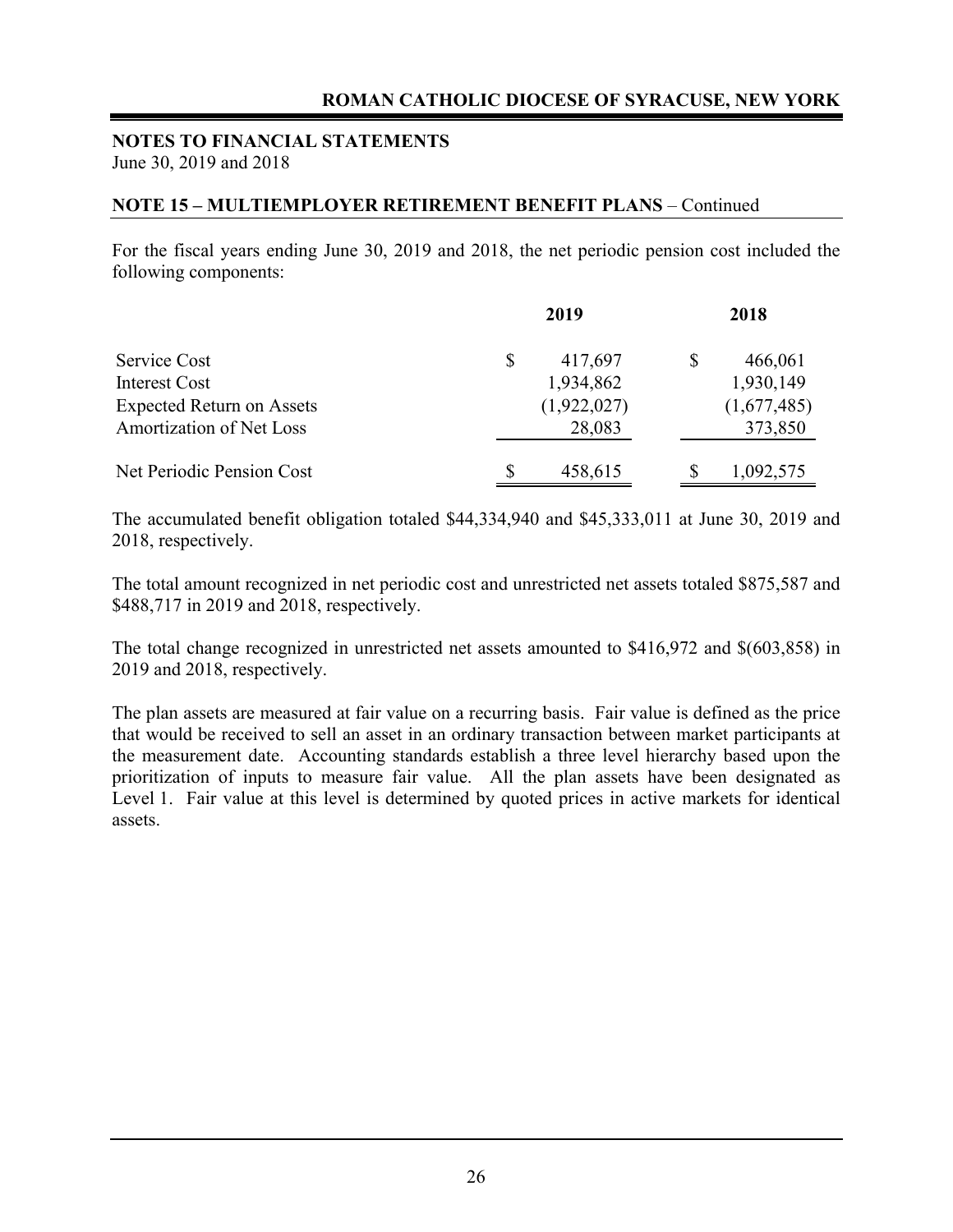#### **NOTES TO FINANCIAL STATEMENTS**  June 30, 2019 and 2018

#### **NOTE 15 – MULTIEMPLOYER RETIREMENT BENEFIT PLANS** – Continued

The Diocese's share of plan assets as of June 30, 2019 and 2018 were as follows:

|                                      | 2019          | 2018          |
|--------------------------------------|---------------|---------------|
| Investments at Fair Value (Level 1): |               |               |
| Cash and Money Market Fund           | \$<br>929,428 | \$<br>808,736 |
| <b>Emerging Markets</b>              | 2,733,149     | 2,657,136     |
| <b>International Core Equity</b>     | 3,924,475     | 4,527,040     |
| <b>Real Estate Securities</b>        | 1,572,381     | 1,542,359     |
| U.S. Core Equity                     | 7,549,090     | 8,934,583     |
| Short-Term Government                | 10,334,716    | 9,603,045     |
|                                      |               |               |
| Total                                | 27,043,239    | 28,072,899    |

Long-term investment objectives are to maintain plan assets that will assist in covering long-term obligations and to generate a return on plan assets sufficient to off-set the growth of obligations. A diversified portfolio and various risk management techniques are used to achieve these objectives.

The discount rate used in determining the actuarial present value of the projected benefit obligation was 4.25% in both 2019 and 2018. The expected long-term return on plan assets was 7% in both 2019 and 2018. The rate of compensation increase was 2.0% and 2.5% in 2019 and 2018, respectively. The discount rates were selected to reflect the interest rate environment at the respective measurement dates. The expected long-term rate of return assumptions was selected to represent reasonable expectations of future experience.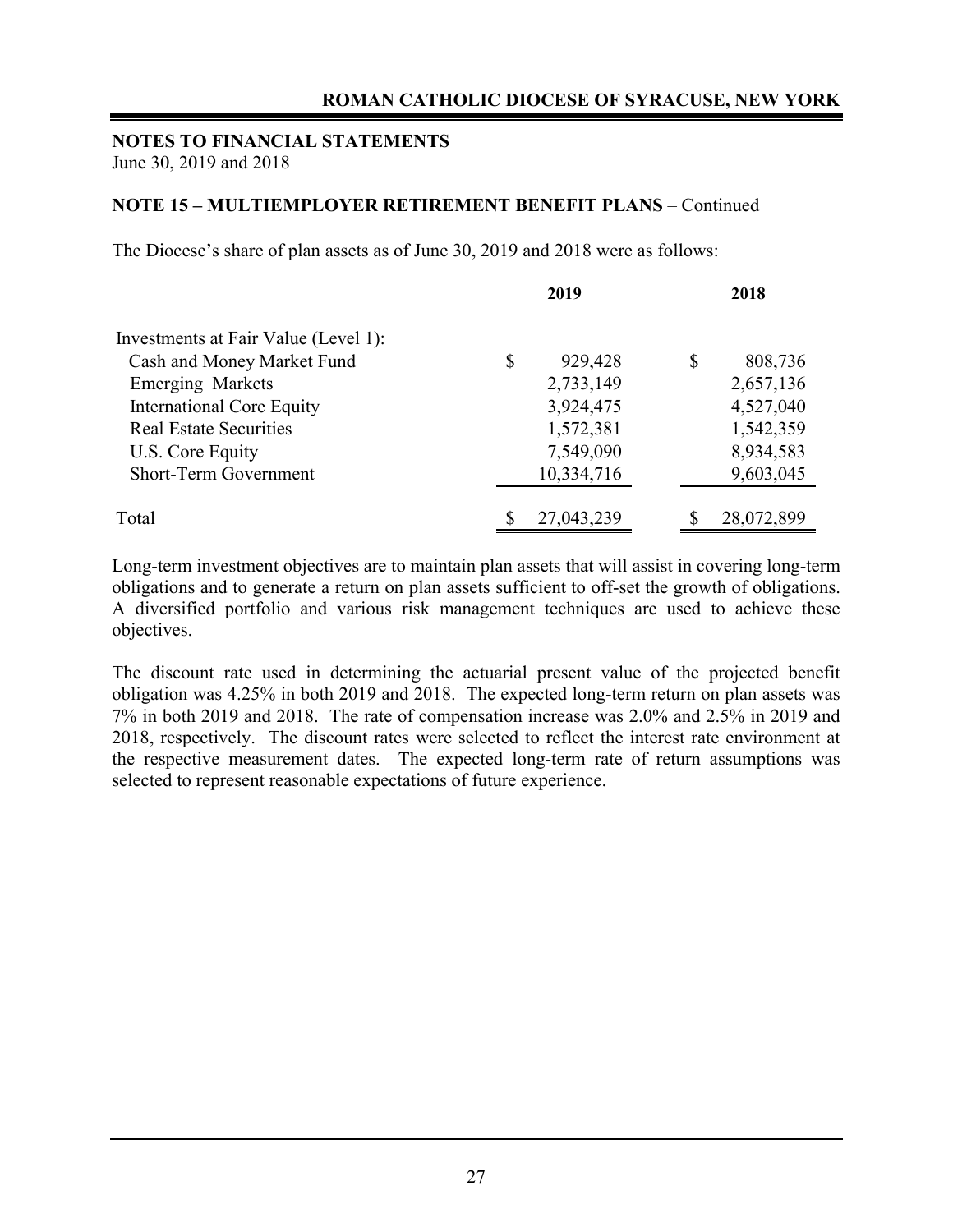#### **NOTE 15 – MULTIEMPLOYER RETIREMENT BENEFIT PLANS** – Continued

Plan benefits expected to be paid by the Diocese for the next ten years are as follows:

| 2020      | \$<br>2,585,977 |
|-----------|-----------------|
| 2021      | 2,643,417       |
| 2022      | 2,695,600       |
| 2023      | 2,752,671       |
| 2024      | 2,851,657       |
| 2025-2029 | 14,752,004      |
|           |                 |
| Total     | 28, 281, 326    |

Plan contributions expected to be paid by the Diocese in 2020 amount to \$1,000,000.

#### **Mortality Assumption**

As of June 30, 2019, the sex-distinct RP-2014 Mortality Tables for employees and healthy annuitants, adjusted backward to 2006 with Scale MP-2014, and then adjusted for mortality improvements with the Scale MP-2018 mortality improvement scale on a generational basis. This assumption was based on a review of published mortality tables and the demographics and industry of the Plan.

Prior to June 30 2019, the sex-distinct RP-2014 Mortality Tables for employees and healthy annuitants, adjusted backward to 2006 with Scale MP-2014, and then adjusted for mortality improvements with the Scale MP-2015 mortality improvement scale on a generational basis.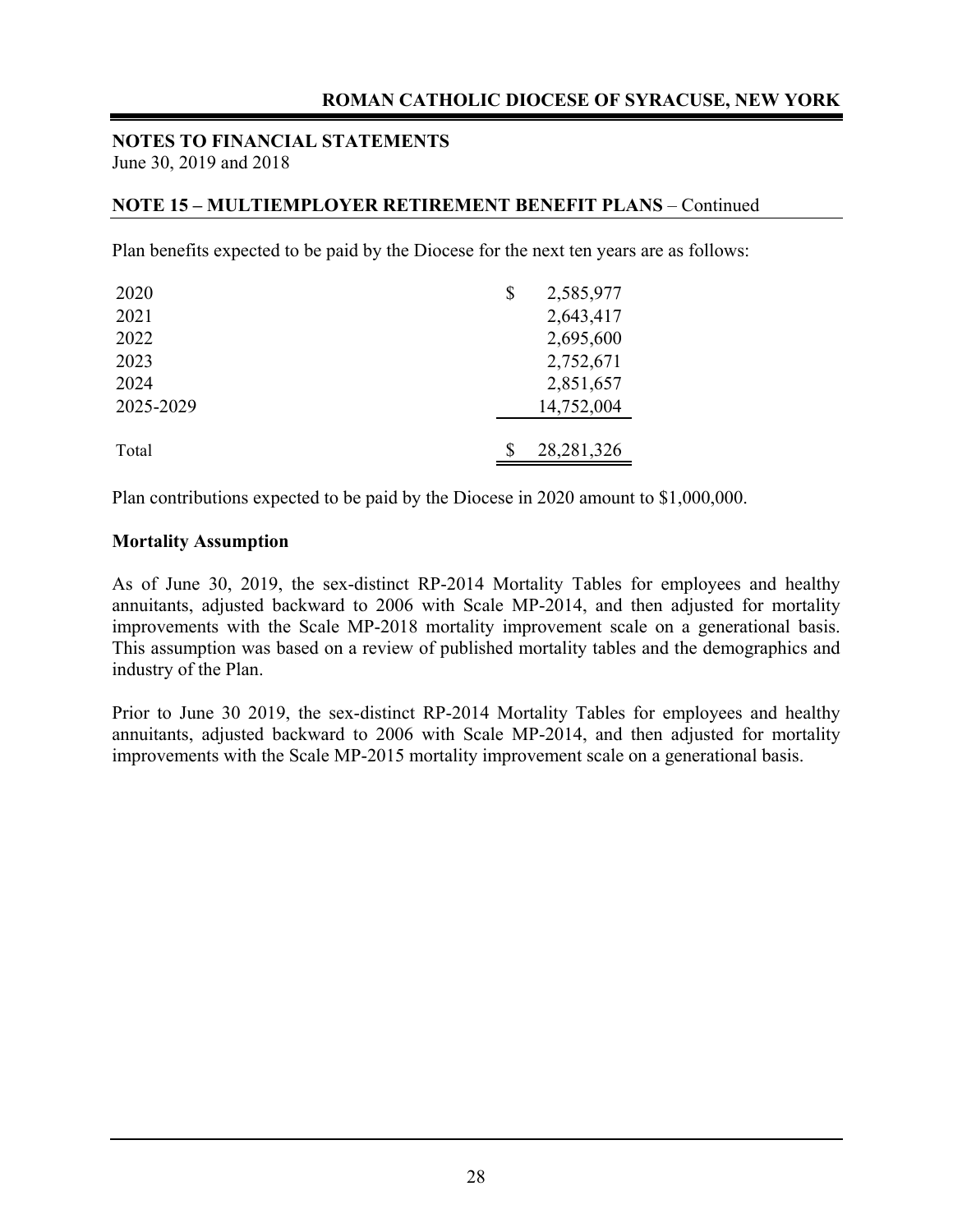#### **NOTE 15 – MULTIEMPLOYER RETIREMENT BENEFIT PLANS** – Continued

#### **Other Post-Retirement Benefit Plans**

The Retirement Plan for Secular Priests of the Roman Catholic Diocese of Syracuse, New York (the Priests Plan) provides pension benefits to retired priests. As of June 30, 2019, the Priests Plan has an underfunded post-retirement pension liability of approximately \$16,200,000 that is recorded on that legal entity. In addition, the Clerical Fund Society of the Roman Catholic Diocese of Syracuse, New York, Inc. (the Clerical Fund) has recorded an underfunded liability of approximately \$14,000,000 related to post-retirement health care benefits for retired priests. It is anticipated that the majority of the \$30,200,000 of underfunded post-retirement liabilities in these two separate legal entities will be funded by The Robert L. McDevitt, K.S.G., K.C.H.S. and Catherine H. McDevitt, L.C.H.S. Foundation, Inc. (the Foundation). One of the stated purposes of the Foundation is to provide for the retirement and welfare of the priests of the Diocese of Syracuse. Distributions from the Foundation to the Priests Plan was \$1,556,193 and \$1,172,006 in 2019 and 2018, respectively. Distributions from the Foundation to the Clerical Fund was \$746,566 and \$915,657 in 2019 and 2018, respectively. The Foundation has the funds available to meet these liabilities as of June 30, 2019. The Diocese would be required to meet these liabilities if the Foundation was unable to meet these liabilities.

#### **NOTE 16 – CONTINGENCIES**

#### **Debt Guarantees**

The Diocese is a guarantor of the following debt:

- $\bullet$  \$250,000 M&T Bank line-of-credit to Bishop Ludden Jr./Sr. High School no amount outstanding at June 30, 2019.
- \$100,000 M&T Bank line-of-credit to Bishop Grimes Jr./Sr. High School no amount outstanding at June 30, 2019.

The Diocese has determined that no liability is necessary for the guarantee of debt at June 30, 2019 and 2018.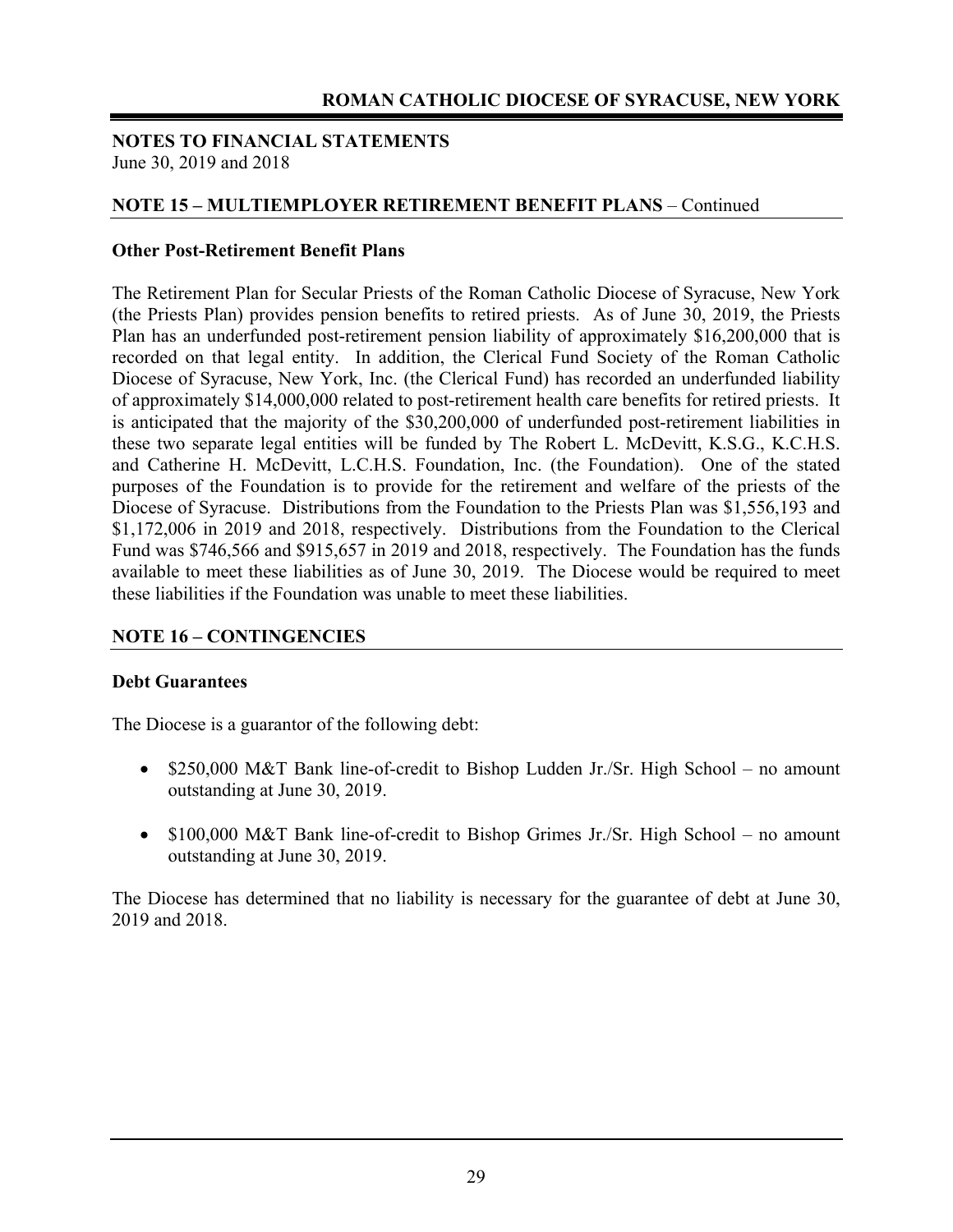### **SCHEDULE OF SYRACUSE CATHOLIC INSURANCE FUND**

Year Ended June 30, 2019 with Comparative Totals for June 30, 2018

|                                                        | <b>PSI</b>               | <b>Health</b>    |
|--------------------------------------------------------|--------------------------|------------------|
| <b>REVENUE</b>                                         |                          |                  |
| <b>Insurance Premiums</b>                              | $\mathbf S$<br>4,800,437 | 17,961,153<br>\$ |
| Rebates                                                | $\boldsymbol{0}$         | 1,752,897        |
| <b>Total Revenue</b>                                   | 4,800,437                | 19,714,050       |
| <b>EXPENSES</b>                                        |                          |                  |
| Administrative and Operational                         | 736,196                  | 1,296,995        |
| Insurance - Outside Carrier                            | 1,573,531                | 443,387          |
| Insurance - Claims Paid                                | 1,328,536                | 14,721,486       |
| Insurance - Claims Accrued                             | (559, 077)               | (218,055)        |
| Program Expense - Departments                          | 1,028,913                | 621,936          |
| <b>Total Expenses</b>                                  | 4,108,099                | 16,865,749       |
| <b>CHANGE IN NET ASSETS</b>                            | 692,338                  | 2,848,301        |
| Net Assets at Beginning of Year                        | 3,912,672                | 3,847,971        |
| Net Asset Rebalancing                                  | $\mathbf{0}$             | $\mathbf{0}$     |
| <b>Independent Reconciliation Compensation Program</b> | (722, 929)               | $\boldsymbol{0}$ |
| Net Assets at End of Year                              | 3,882,081<br>\$          | 6,696,272<br>\$  |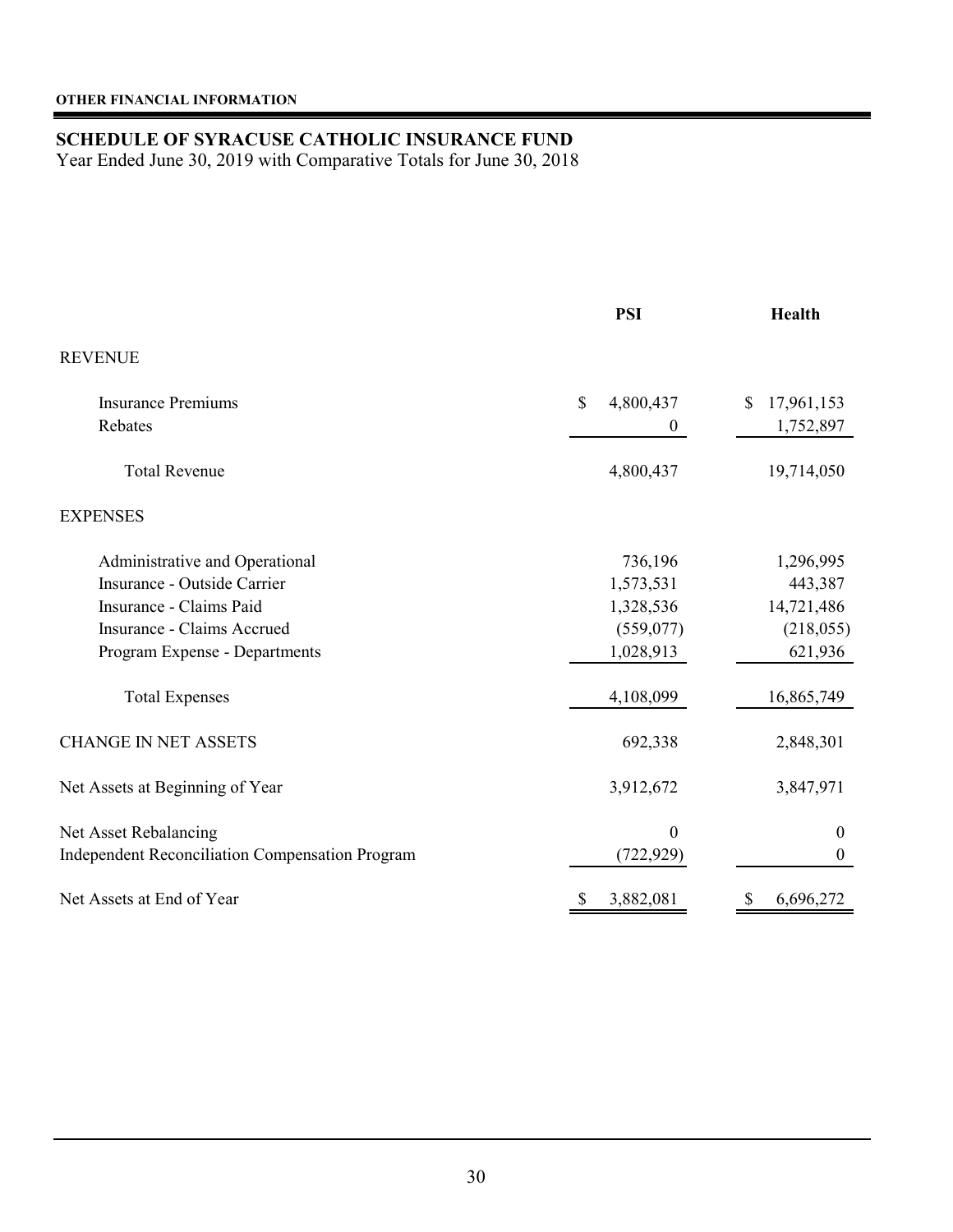|                        |                        |                  | <b>Total</b>                |  |  |  |  |
|------------------------|------------------------|------------------|-----------------------------|--|--|--|--|
| Unemployment           | <b>Disability</b>      | 2019             | 2018                        |  |  |  |  |
|                        |                        |                  |                             |  |  |  |  |
| $\mathbb S$<br>524,983 | $\mathbb S$<br>332,489 | 23,619,062<br>\$ | 23,757,781<br>$\mathcal{S}$ |  |  |  |  |
| $\boldsymbol{0}$       | $\boldsymbol{0}$       | 1,752,897        | 1,939,503                   |  |  |  |  |
| 524,983                | 332,489                | 25,371,959       | 25,697,284                  |  |  |  |  |
| 110,878                | 272,709                | 2,416,778        | 1,753,527                   |  |  |  |  |
| $\boldsymbol{0}$       | $\boldsymbol{0}$       | 2,016,918        | 2,007,098                   |  |  |  |  |
| 259,786                | 117,013                | 16,426,821       | 17,183,530                  |  |  |  |  |
| $\boldsymbol{0}$       | $\boldsymbol{0}$       | (777, 132)       | 149,075                     |  |  |  |  |
| $\boldsymbol{0}$       | $\boldsymbol{0}$       | 1,650,849        | 1,606,845                   |  |  |  |  |
| 370,664                | 389,722                | 21,734,234       | 22,700,075                  |  |  |  |  |
| 154,319                | (57, 233)              | 3,637,725        | 2,997,209                   |  |  |  |  |
| 74,910                 | 40,882                 | 7,876,435        | 23, 194, 794                |  |  |  |  |
| $\boldsymbol{0}$       | $\boldsymbol{0}$       | $\boldsymbol{0}$ | (6,709,435)                 |  |  |  |  |
| $\boldsymbol{0}$       | $\boldsymbol{0}$       | (722, 929)       | (11, 606, 133)              |  |  |  |  |
| \$<br>229,229          | (16,351)<br>\$         | 10,791,231       | 7,876,435<br>S              |  |  |  |  |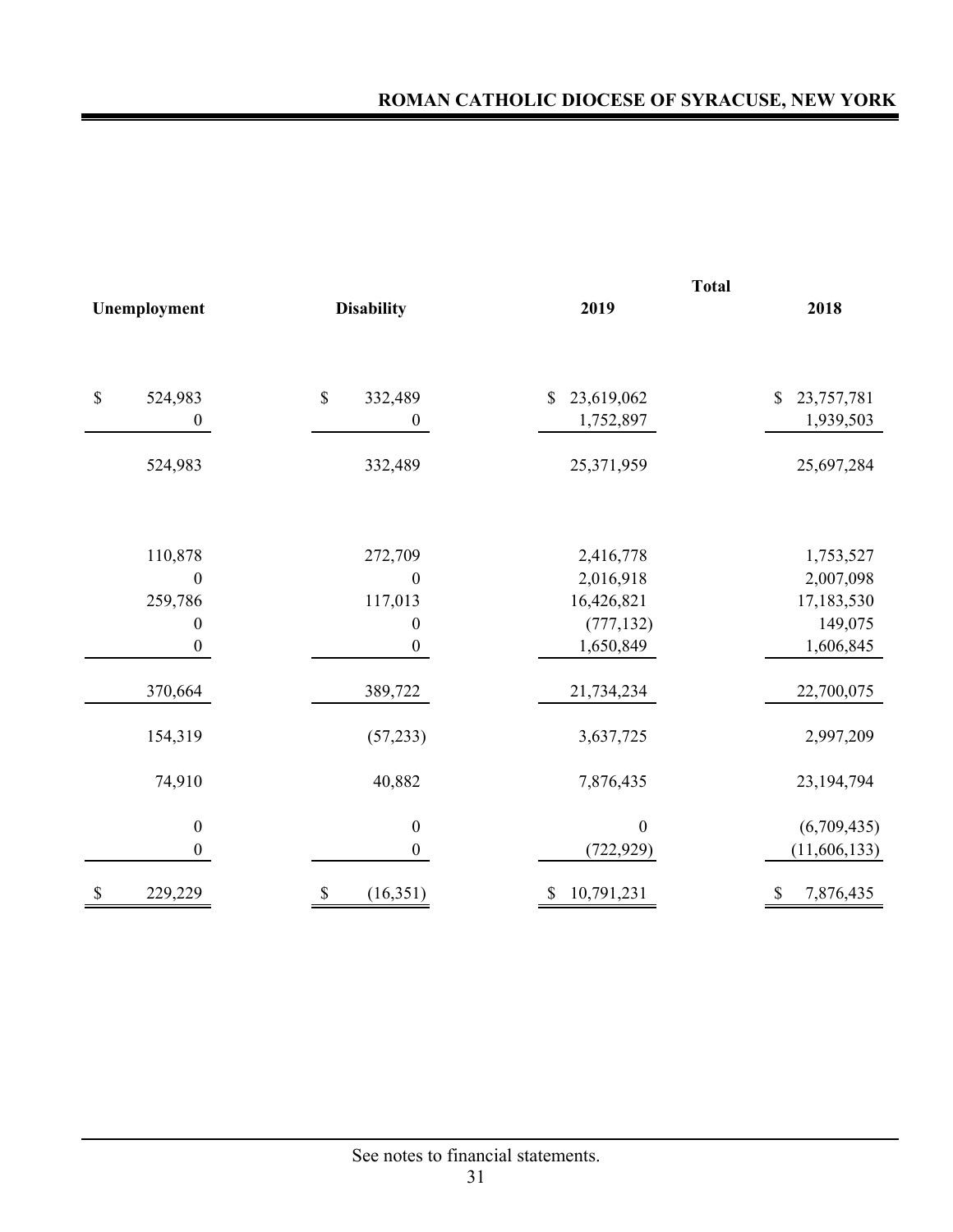## **SCHEDULE OF CATHOLIC SCHOOL FUND STATEMENT OF ACTIVITIES**

Year Ended June 30, 2019

|                                                                   | <b>Trinity</b> |
|-------------------------------------------------------------------|----------------|
| <b>REVENUE</b>                                                    |                |
| <b>Tuition Billed</b>                                             | \$<br>786,208  |
| Tuition Waivers and Discounts                                     | (127, 917)     |
| Net Tuition                                                       | 658,291        |
| <b>Foundation Grants</b>                                          | 33,833         |
| Hope Appeal and Other Grants                                      | 55,956         |
| Other Income                                                      | 122,906        |
| <b>Total Revenue</b>                                              | 870,986        |
| <b>EXPENSES</b>                                                   |                |
| Personnel (S&B)                                                   | 970,624        |
| Instructional                                                     | 33,638         |
| Building/Occupancy                                                | 81,951         |
| Other Expenses                                                    | 31,353         |
| <b>Total Expenses</b>                                             | 1,117,566      |
| Operating Income (Loss) before Parish Assessments and Hope Appeal | (246, 580)     |
| Parish Assessments                                                | 255,411        |
| Operating Income (Loss) before Hope Appeal                        | 8,831          |
| Hope Appeal                                                       | $\mathbf{0}$   |
| OPERATING INCOME (LOSS)                                           | 8,831          |
| <b>OTHER INCOME</b>                                               |                |
| Investment Activity, Net                                          | 7,228          |
| Net Fundraising                                                   | 126,633        |
| <b>Total Other Income</b>                                         | 133,861        |
| <b>TOTAL INCOME (LOSS)</b>                                        | 142,692        |
| Net Assets, Beginning of Year                                     | 668,500        |
| Transfer of Net Assets to Diocesan Elementary Schools             | (811,192)      |
| Net Assets, End of Year                                           | $\theta$       |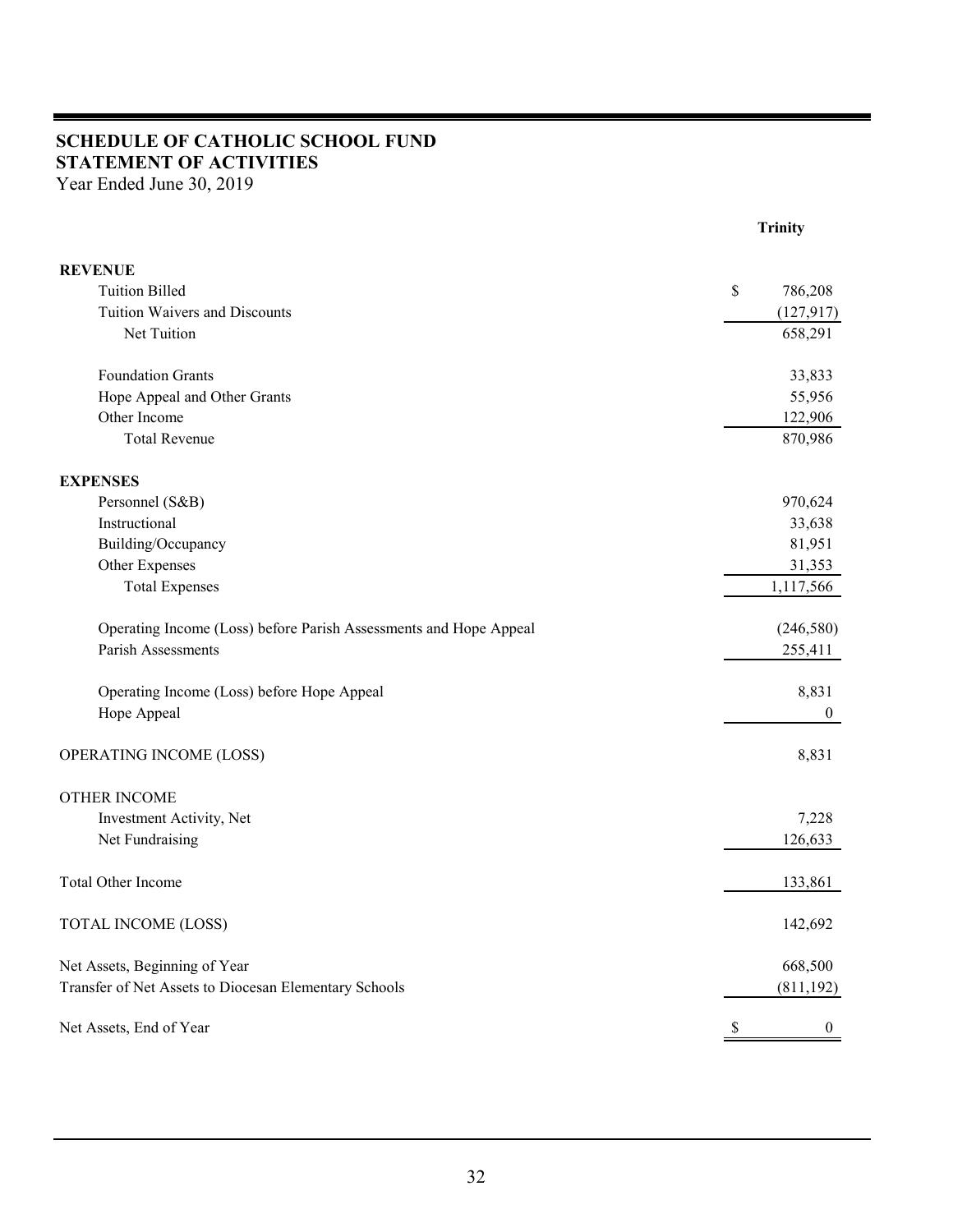| Rome                            | <b>St. Patrick's</b>              | <b>CSO Support</b>     | <b>Total</b>    |
|---------------------------------|-----------------------------------|------------------------|-----------------|
| $\mathbb S$<br>542,042          | $\$$<br>375,500                   | \$<br>$\boldsymbol{0}$ | \$<br>1,703,750 |
| (29, 919)                       | (109,760)                         | $\boldsymbol{0}$       | (267, 596)      |
| 512,123                         | 265,740                           | $\boldsymbol{0}$       | 1,436,154       |
|                                 |                                   |                        |                 |
| 7,141                           | 11,285                            | $\boldsymbol{0}$       | 52,259          |
| 15,682                          | 28,300                            | $\boldsymbol{0}$       | 99,938          |
| 63,447                          | 27,717                            | 517,794                | 731,864         |
| 598,393                         | 333,042                           | 517,794                | 2,320,215       |
| 671,236                         | 589,605                           | 606,291                | 2,837,756       |
| 22,555                          | 21,524                            | $\boldsymbol{0}$       | 77,717          |
| 55,269                          | 37,963                            | $\boldsymbol{0}$       | 175,183         |
| 43,772                          | 75,424                            | 275,627                | 426,176         |
| 792,832                         | 724,516                           | 881,918                | 3,516,832       |
| (194, 439)                      | (391, 474)                        | (364, 124)             | (1,196,617)     |
| 240,778                         | 193,135                           | $\boldsymbol{0}$       | 689,324         |
|                                 |                                   |                        |                 |
| 46,339                          | (198, 339)                        | (364, 124)             | (507, 293)      |
| $\mathbf{0}$                    | $\boldsymbol{0}$                  | 319,476                | 319,476         |
| 46,339                          | (198, 339)                        | (44, 648)              | (187, 817)      |
| 1,336                           | 567                               | 97,529                 | 106,660         |
| 17,727                          | 131,822                           | 36,058                 | 312,240         |
| 19,063                          | 132,389                           | 133,587                | 418,900         |
| 65,402                          | (65,950)                          | 88,939                 | 231,083         |
| 54,149                          | 196,454                           | $\boldsymbol{0}$       | 919,103         |
| (119, 551)                      | (130, 504)                        | $\boldsymbol{0}$       | (1,061,247)     |
| $\mathbb S$<br>$\boldsymbol{0}$ | $\mathcal{S}$<br>$\boldsymbol{0}$ | $\mathbb{S}$<br>88,939 | 88,939<br>-S    |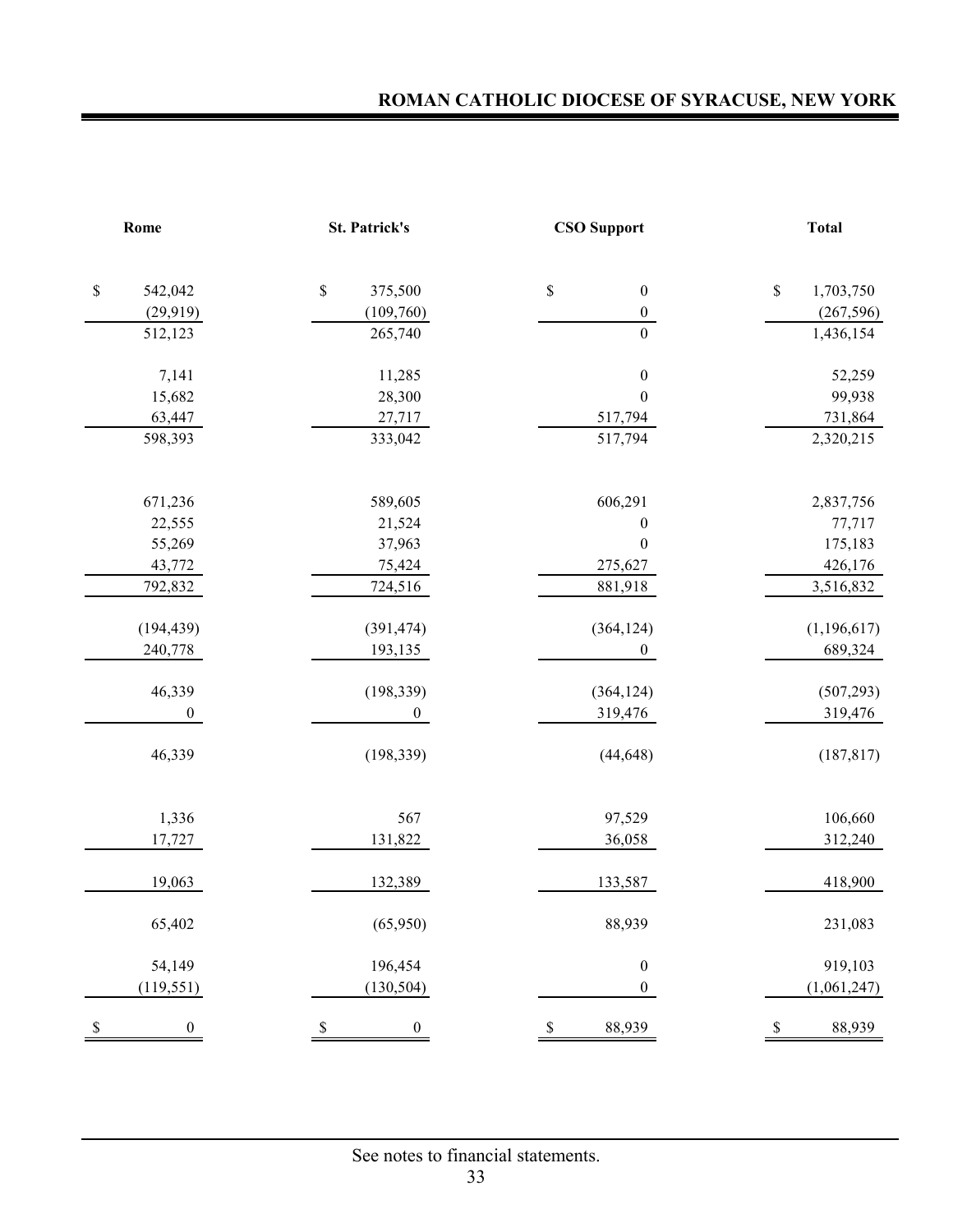## **SCHEDULES OF PLANT FUND**

Years Ended June 30, 2019 and 2018

|                                                    | 2019                   | 2018             |  |
|----------------------------------------------------|------------------------|------------------|--|
| <b>REVENUE</b>                                     |                        |                  |  |
| Assessments                                        | $\mathbb{S}$<br>28,411 | \$<br>30,752     |  |
| <b>Service Fees</b>                                | 255,531                | 490,026          |  |
| <b>Total Revenue</b>                               | 283,942                | 520,778          |  |
| <b>EXPENSES</b>                                    |                        |                  |  |
| <b>Facilities Management</b>                       | 378,968                | 399,627          |  |
| Plant Fund                                         | 50,049                 | 180,643          |  |
| <b>Building Occupancy Cost</b>                     | 446,969                | 533,779          |  |
| <b>Total Expenses</b>                              | 875,986                | 1,114,049        |  |
| PLANT FUND ACTIVITY BEFORE TRANSFER                | (592, 044)             | (593, 271)       |  |
| Transfer from Investment Fund for Capital Expenses | 60,364                 | $\boldsymbol{0}$ |  |
| PLANT FUND ACTIVITY AFTER TRANSFER, NET            | \$<br>(531,680)        | \$<br>(593, 271) |  |

The Plant Fund is used to account for the acquisition, construction, and maintenance of the physical plant of the Diocese.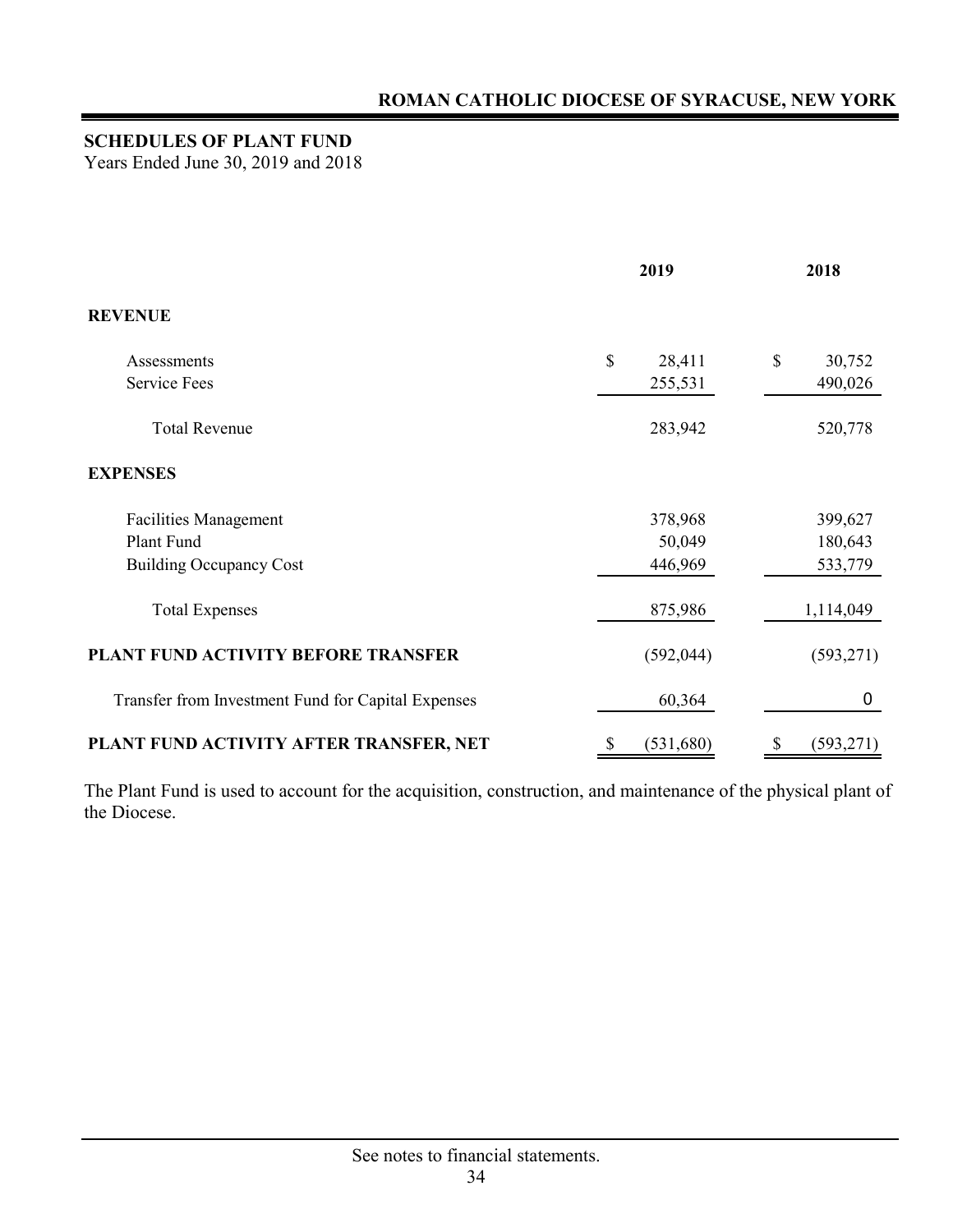## **SCHEDULES OF CENTRAL ADMINISTRATION SUPPORT SERVICES**

Years Ended June 30, 2019 and 2018

|                                                               | 2019                    | 2018                   |
|---------------------------------------------------------------|-------------------------|------------------------|
| <b>REVENUE</b>                                                |                         |                        |
| Fees - Other Services                                         | $\mathcal{S}$<br>28,276 | $\mathbb{S}$<br>49,869 |
| <b>Affiliation Fees</b>                                       | 1,372,573               | 1,645,365              |
| <b>Parish Administration Fees</b>                             | 603,415                 | 529,246                |
| <b>Total Revenue</b>                                          | 2,004,264               | 2,224,480              |
| <b>EXPENSES</b>                                               |                         |                        |
| <b>Executive Management</b>                                   | 653,808                 | 702,979                |
| Development and Fundraising                                   | 330,060                 | 502,928                |
| <b>Information Technology</b>                                 | 489,179                 | 528,158                |
| Finance                                                       | 601,742                 | 577,928                |
| <b>Banking Fees</b>                                           | 35,282                  | 67,076                 |
| Parish Services                                               | 43,941                  | 48,587                 |
| <b>Chancery Support Services</b>                              | 104,140                 | 118,307                |
| <b>Central Purchasing</b>                                     | 117,750                 | 132,853                |
| Archives                                                      | 59,372                  | 59,500                 |
| <b>National Assessments</b>                                   | 78,651                  | $\boldsymbol{0}$       |
| <b>Total Expenses</b>                                         | 2,513,925               | 2,738,316              |
| <b>CENTRAL ADMINISTRATION</b><br><b>SUPPORT SERVICES, NET</b> | \$<br>(509, 661)        | \$<br>(513, 836)       |

Central administration support services provide support to the programs operated by the Diocese.